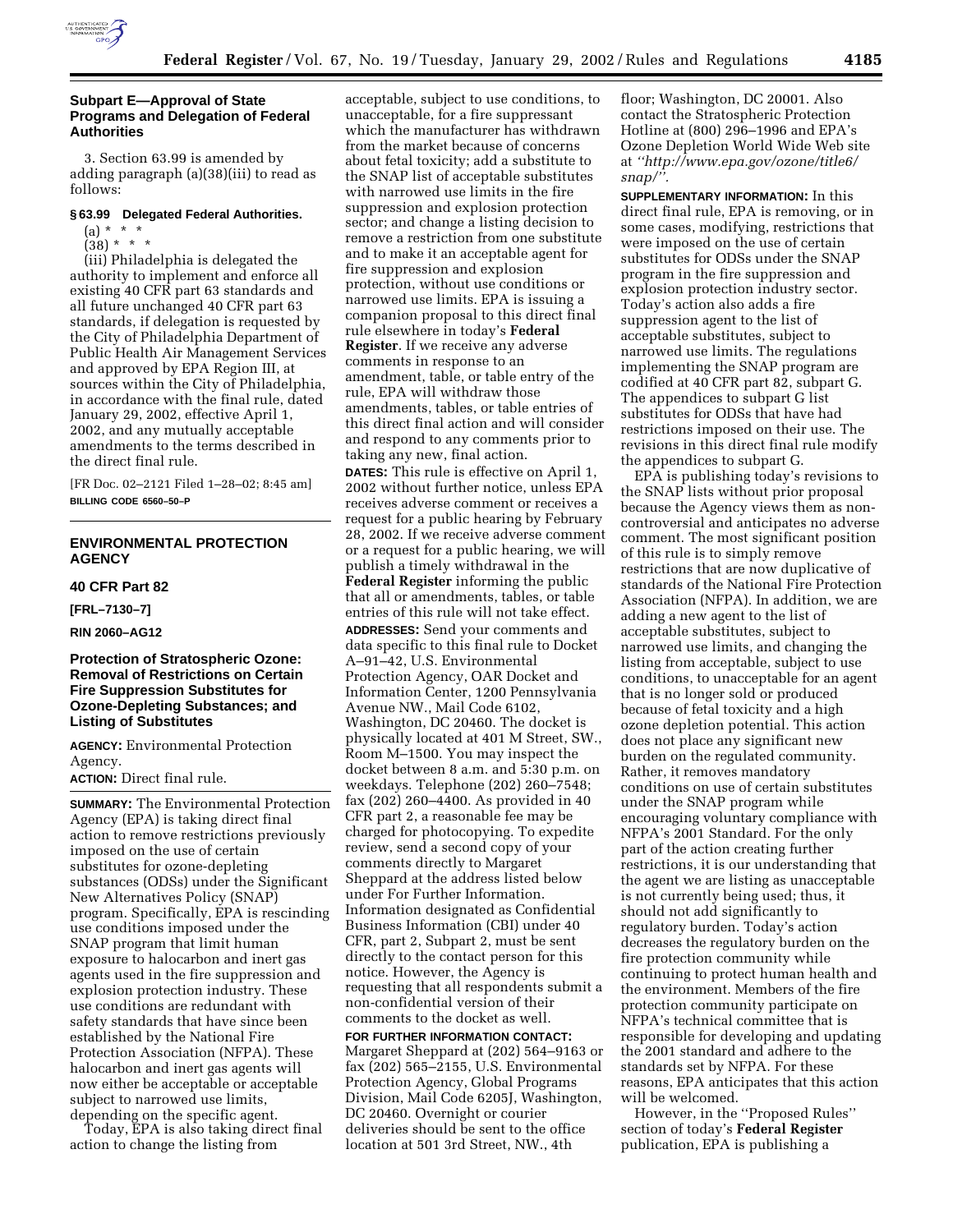companion proposed rule that proposes the same actions as this direct final rule. The direct final rule will be effective on April 1, 2002 without further notice unless we receive adverse comment (or a request for a public hearing) by February 28, 2002. If EPA receives adverse comment, we will publish a timely withdrawal in the **Federal Register** informing the public that all or amendments, tables, or table entries of this rule will not take effect. EPA will address all public comments in a subsequent final rule based on the proposed rule. We will not institute a second public comment period on this action. Any parties interested in commenting must do so at this time.

You may claim that information in your comments is confidential business information, as allowed by 40 CFR part 2. If you submit comments and include information that you claim as confidential business information, we request that you submit them directly to Margaret Sheppard in two versions: one clearly marked ''Public'' to be filed in the public docket, and the other marked ''Confidential'' to be reviewed by authorized government personnel only.

#### **Table of Contents**

- I. The Significant New Alternatives Policy (SNAP) Program and How It Works
	- A. What Are the Statutory Requirements and Authority for the SNAP Program?
	- B. How Do the Regulations for the SNAP Program Work?
	- C. Where Can I Get Additional Information about the SNAP Program?
- II. Today's Regulatory Action
	- A. How are ODSs and Their Substitutes Used in the Fire Suppression and Explosion Protection Industry Sector?
	- 1. How Does the SNAP Program Assess Risk for Total Flooding Agents?
	- 2. How Does the National Fire Protection Association Set Safety Standards for Total Flooding Agents?
	- B. How Is EPA Changing the SNAP Program's Existing Substitute Listings for Fire Suppression and Explosion Protection To Coordinate with the NFPA 2001 Standard?
	- C. How Will Exposure Limits and Egress Times Be Determined for New Halocarbon and Inert Gas Total Flooding Agents in the Future?
	- D. How is EPA Responding to the Withdrawal of HBFC–22B1 from the Market?
	- E. What New Fire Suppressant is EPA Finding Acceptable Subject to Narrowed Use Limits in Today's Action?
	- F. How Is EPA's Decision on the Acceptability of Envirogel (Gelled Halocarbon/Dry Chemical Suspension) Changing in Today's Rule?
- G. How Will Today's SNAP Listings Fit in with Previous SNAP Listings in the Code of Federal Regulations?
- III. Administrative Requirements

#### **I. The Significant New Alternatives Policy (SNAP) Program and How It Works**

# *A. What Are the Statutory Requirements and Authority for the SNAP Program?*

Section 612 of the Clean Air Act (CAA) authorizes EPA to develop a program for evaluating alternatives to ozone-depleting substances. EPA refers to this program as the Significant New Alternatives Policy (SNAP) program. The major provisions of section 612 are:

• *Rulemaking*—Section 612(c) requires EPA to promulgate rules making it unlawful to replace any class I (chlorofluorocarbon, halon, carbon tetrachloride, methyl chloroform, methyl bromide, and hydrobromofluorocarbon) or class II (hydrochlorofluorocarbon) substance with any substitute that the Administrator determines may present adverse effects to human health or the environment where the Administrator has identified an alternative that (1) reduces the overall risk to human health and the environment, and (2) is currently or potentially available.

• *Listing of Unacceptable/Acceptable Substitutes*—Section 612(c) also requires EPA to publish a list of the substitutes unacceptable for specific uses. EPA must publish a corresponding list of acceptable alternatives for specific uses.

• *Petition Process*—Section 612(d) grants the right to any person to petition EPA to add a substitute to or delete a substitute from the lists published in accordance with section 612(c). The Agency has 90 days to grant or deny a petition. Where the Agency grants the petition, EPA must publish the revised lists within an additional six months.

• *90-day Notification*—Section 612(e) requires EPA to require any person who produces a chemical substitute for a class I substance to notify the Agency not less than 90 days before new or existing chemicals are introduced into interstate commerce for significant new uses as substitutes for a class I substance. The producer must also provide the Agency with the producer's health and safety studies on such substitutes.

• *Outreach*—Section 612(b)(1) states that the Administrator shall seek to maximize the use of federal research facilities and resources to assist users of class I and II substances in identifying and developing alternatives to the use of such substances in key commercial applications.

• *Clearinghouse*—Section 612(b)(4) requires the Agency to set up a public clearinghouse of alternative chemicals, product substitutes, and alternative

manufacturing processes that are available for products and manufacturing processes which use class I and II substances.

# *B. How Do the Regulations for the SNAP Program Work?*

On March 18, 1994, EPA published the original rulemaking (59 FR 13044) that described the process for administering the SNAP program and issued EPA's first acceptability lists for substitutes in the major industrial use sectors. These sectors include: refrigeration and air conditioning; foam blowing; solvents cleaning; fire suppression and explosion protection; sterilants; aerosols; adhesives, coatings and inks; and tobacco expansion. These sectors comprise the principal industrial sectors that historically consumed large volumes of ozone-depleting substances.

Anyone who produces a substitute for an ODS must provide the Agency with health and safety studies on the substitute at least 90 days before introducing it into interstate commerce for significant new use as an alternative. This requirement applies to chemical manufacturers, but may include importers, formulators or end-users when they are responsible for introducing a substitute into commerce.

The Agency has identified four possible decision categories for substitutes: acceptable; acceptable subject to use conditions; acceptable subject to narrowed use limits; and unacceptable. Use conditions and narrowed use limits are both considered ''use restrictions'' and are explained below. Substitutes that are deemed acceptable with no use restrictions (no use conditions or narrowed use limits) can be used for all applications within the relevant sector end-use. Substitutes that are acceptable subject to use restrictions may be used only in accordance with such restrictions. It is illegal to replace an ODS with a substitute listed as unacceptable.

After reviewing a substitute, the Agency may make a determination that a substitute is acceptable only if certain conditions of use are met to minimize risk to human health and the environment. Such substitutes are described as ''acceptable subject to use conditions.'' Use of such substitutes without meeting associated use conditions renders these substitutes unacceptable and subjects the user to enforcement for violation of section 612 of the Clean Air Act.

For some substitutes the Agency may permit a narrowed range of use within a sector (that is, the Agency may limit the use of a substitute to certain enduses or specific applications within an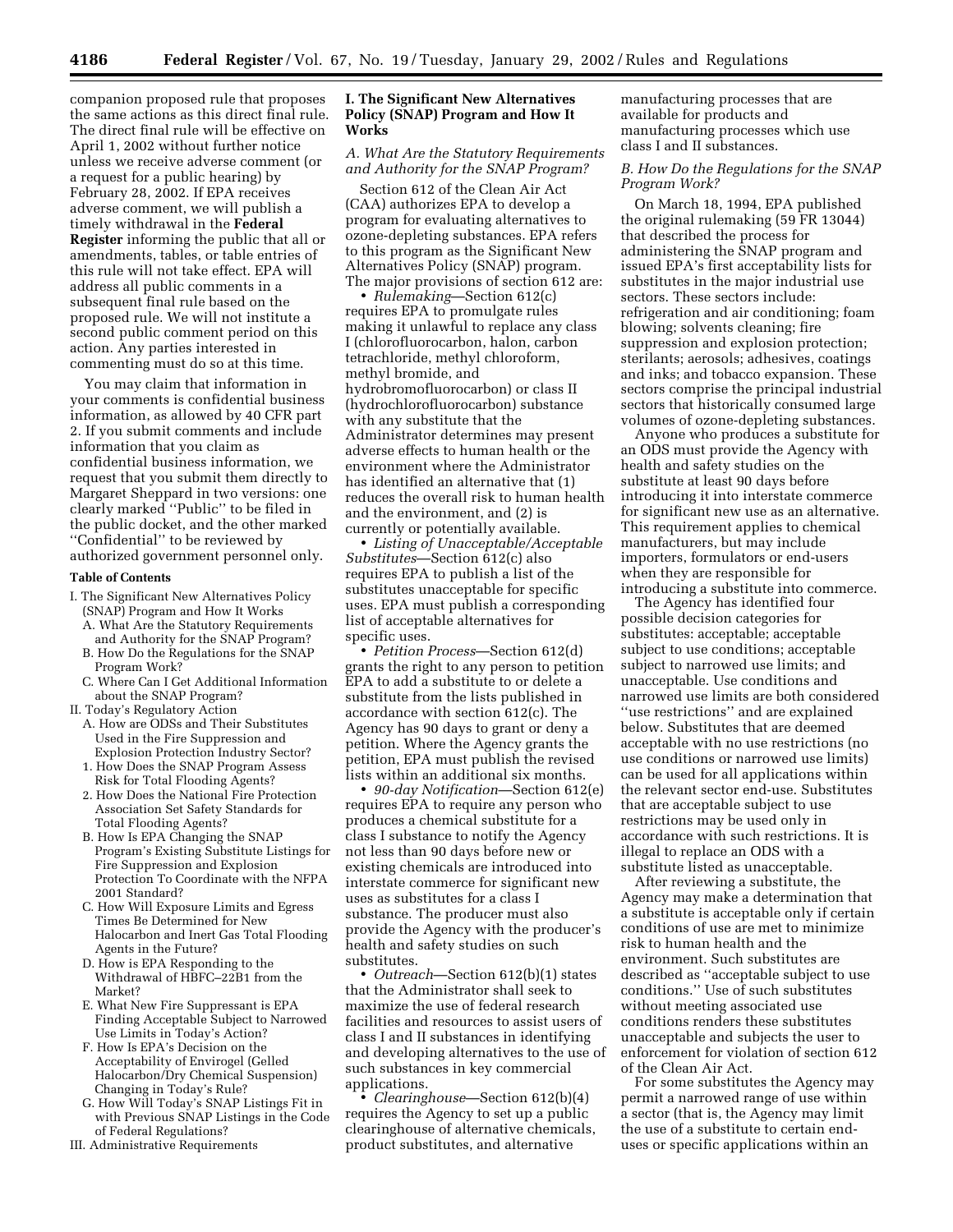industry sector), to allow agents to be used in specific uses that would otherwise be deemed unacceptable. Such substitutes are described as ''acceptable subject to narrowed use limits.'' Users intending to adopt a substitute that is acceptable subject to narrowed use limits must ascertain that other acceptable alternatives are not technically feasible. Users must document the results of their evaluation, and retain the results on file for the purpose of demonstrating compliance. This documentation shall include descriptions of substitutes examined and rejected, processes or products in which the substitute is needed, reason for rejection of other alternatives (for example, performance, technical or safety standards), and the anticipated date other substitutes will be available and projected time for switching to other available substitutes. Use of such substitutes in applications and end-uses which are not specified as acceptable in the narrowed use limit renders these substitutes unacceptable.

The Agency publishes its SNAP program decisions in the **Federal Register**. For those substitutes that are deemed acceptable subject to use restrictions (use conditions and/or narrowed use limits), or for substitutes deemed unacceptable, EPA first publishes these decisions as proposals to allow the public opportunity to comment, and final decisions are published as final rulemakings. In contrast, substitutes that are deemed acceptable with no restrictions are published as ''notices of acceptability'', rather than as proposed and final rules. As described in the rule implementing the SNAP program (59 FR 13044), EPA does not believe that rulemaking procedures are necessary to list alternatives that are acceptable without restrictions because such listings neither impose any sanction nor remove any prior license to use a substitute.

Many SNAP listings include statements in the column labelled ''Further Information'' (or in earlier listings, ''Comments''). These comments provide additional information on substitutes determined to be either unacceptable, acceptable subject to narrowed use limits, or acceptable subject to use conditions. Since these statements are not part of the regulatory decision, they are not mandatory for use of a substitute unless they specifically reference regulatory requirements. Nor should the information be considered comprehensive with respect to other legal obligations pertaining to the use of the substitute. However, EPA encourages users of substitutes to apply all this information in their application

of these substitutes, regardless of any regulatory requirements. In many instances, the information simply refers to sound operating practices that have already been identified in existing industry and/or building-code standards. Thus, many of the statements, if adopted, would not require significant changes in existing operating practices for the affected industry.

# *C. Where Can I Get Additional Information About the SNAP Program?*

For copies of the comprehensive SNAP lists or additional information on SNAP, contact the Stratospheric Protection Hotline at (800) 296–1996, Monday-Friday, between the hours of 10 a.m. and 4 p.m. (EST). For more information on the Agency's process for administering the SNAP program or criteria for evaluation of substitutes, refer to the SNAP final rulemaking published in the **Federal Register** on March 18, 1994 (59 FR 13044), and see also the Code of Federal Regulations at 40 CFR part 82, subpart G. You can find a complete chronology of SNAP decisions and the appropriate **Federal Register** citations at EPA's Ozone Depletion World Wide Web site at *http:/ /www.epa.gov/ozone/title6/snap/ chron.html.*

#### **II. Today's Regulatory Action**

*A. How Are ODSs and Their Substitutes Used in the Fire Suppression and Explosion Protection Industry Sector?*

Substitutes for halons in the fire suppression and explosion protection industry are classified as either total flooding agents or streaming agents under the SNAP program. Today's action removes or modifies restrictions pertaining to workplace exposures on certain substitutes used as total flooding agents.

A total flooding fire protection system can be defined as ''a system consisting of an agent supply and distribution network designed to achieve a total flooding condition in a hazard volume,'' when total flooding is defined as ''the act and manner of discharging an agent for the purpose of achieving a specified minimum agent concentration throughout a hazard volume'' (National Fire Protection Association 2001 Standard for Clean Agent Fire Extinguishing Systems, 2000 Edition).

1. How Does the SNAP Program Assess Risk for Total Flooding Agents?

Beginning with the original SNAP rulemaking (March 18, 1994, 59 FR 13044) and continuing in subsequent rulemakings, EPA has listed several

halocarbon and inert gas agents as acceptable substitutes for halons as total flooding agents. However, because of health risks associated with exposures at elevated concentrations of these agents, the acceptability decisions for halocarbon and inert gas agents were made subject to use conditions that are intended to limit human exposure to these agents.

For halocarbon agents, the health effect of concern is cardiac sensitization (an increase in the sensitivity of the heart to adrenaline). The use conditions for halocarbon substitutes under the SNAP program are based on the no observed adverse effect level (NOAEL) and lowest observed adverse effect level (LOAEL) for cardiac sensitization. See 59 FR 13098 (March 18, 1994).

For inert gas agents, the human health effect of concern is reduction of oxygen to potentially unsafe levels. The use conditions under the SNAP program for inert gas substitutes are based on minimum oxygen levels associated with use of the agent. See 59 FR 13098 (March 18, 1994).

In establishing standards for safe use of halocarbon total flooding alternatives, EPA based exposure limits on available animal toxicological data and established exposure times to be consistent with the exposure limits for halon 1301 in the Occupational Safety and Health Administration's (OSHA) standard on fixed fire suppression equipment (see 29 CFR 1910, subpart L sections 1910.162 and 1910.160). Section 1910.162 limits workers' exposure to halon 1301 by linking percent agent concentration in air with the length of time required to safely leave an area (the egress time). EPA developed standards for safe use of halocarbons that link percent concentration in air of the agent (based on the cardiac sensitization NOAEL and LOAEL as determined by animal testing) with egress times.

In establishing standards for safe use of inert gases used as alternatives to halons for total flooding applications, EPA linked minimum oxygen concentration in air with egress times. This is similar to the approach for setting exposure limits for halocarbon agents. For inert gases, we used 12% and 10% oxygen as functional equivalents of the NOAEL and LOAEL, respectively. See 59 FR 13108 and 13142 (March 18, 1994) and 61 FR 25588–25590 (May 22, 1996).

2. How Does the National Fire Protection Association Set Safety Standards for Total Flooding Agents?

The National Fire Protection Association (NFPA) is an independent,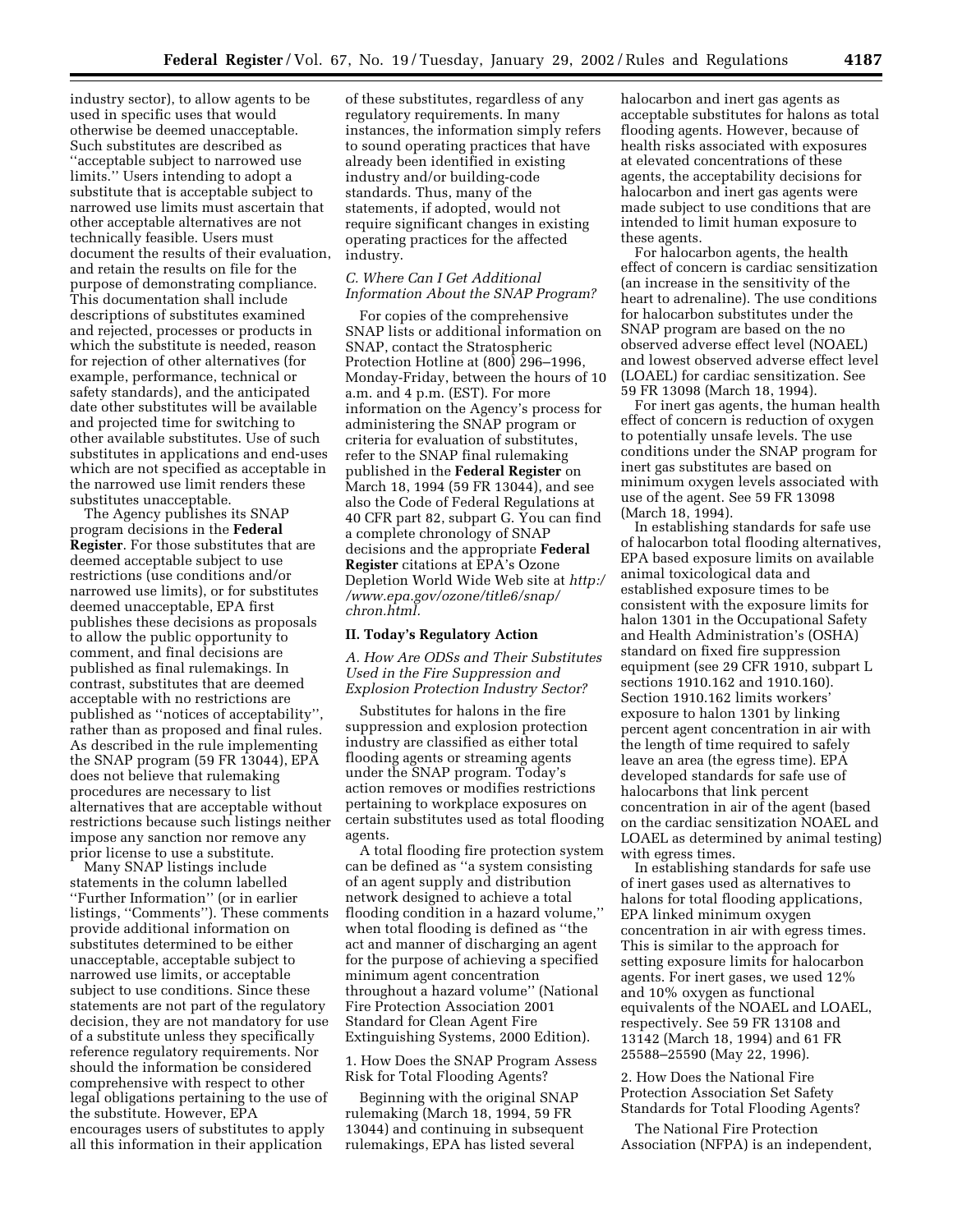**4188 Federal Register** / Vol. 67, No. 19 / Tuesday, January 29, 2002 / Rules and Regulations

voluntary membership, non-profit international organization that is dedicated to reducing the burden of fire on the quality of life by advocating scientifically-based consensus codes and standards, research, and education for fire and related safety issues. NFPA codes and standards are developed through a consensus process accredited by the American National Standards Institute (ANSI). NFPA codes and standards are used by the fire protection community throughout the United States and the world, and are widely used as a basis for legislation and regulation at all levels of government, from local to international.

Since 1896, the NFPA has been developing and updating scientifically based consensus codes and standards concerning all areas of fire safety. There are currently more than 300 NFPA fire codes and standards in use. Examples include NFPA 10 on Portable Extinguishers, NFPA 12 on Carbon Dioxide Systems, and NFPA 12A on Halon 1301 Systems. These standards allow for safe use of fire protection agents and systems.

NFPA codes and standards are developed and updated through an open, consensus-based process involving thousands of volunteers with technical expertise in a wide range of areas. Volunteers come from the fire services, educational institutions, businesses, insurance companies, industry, labor, consumers, and governing agencies. Any person can submit a proposal to NFPA for a new document or to update an existing one. Various technical committees, made up of volunteers representing a balance of different interests, are assigned to each project. The technical committee develops an initial draft of the project, and issues public notices asking for proposals to include in the document. The committee meets to consider all proposals on a project, and the proposals and the committee's action on them are published and made widely available to the public. Anyone may attend the committee meetings, and address technical committees. If a committee votes to approve their action on the proposals, a 60-day public comment period begins, after which the committee meets again to act on the comments (again anyone may attend the meeting and address the committee). If the committee votes to approve the comments, a report on the comments is published and is made available to anyone for review. The proposals and comments are then submitted for open debate at either of NFPA's twice annual Association meetings. Anyone (regardless of whether they are an NFPA

member or not) can present their views on the proposal and comments at the annual meetings. After deliberation, the NFPA membership votes to either approve, amend, or return portions or the entire document to the technical committee. The technical committee then votes on any amendments to the document that were made at the NFPA Association meeting. Any person can file an appeal to NFPA if they are dissatisfied with actions taken during the development of codes and standards.

Building codes (or other local codes) specify requirements for fire protection systems based on the specific level of fire hazard present. These codes apply to the design, installation and operation of the fire protection system and assign the approval authority (or ''authority having jurisdiction,'' AHJ) that is responsible for determining that all systems installed meet the codes. The design and installation requirements for individual systems are based on compliance with applicable NFPA standards. NFPA standards apply to the fire protection agents, and the equipment and devices that make up the entire fire protection system. NFPA standards establish applicability of fire protection agents in particular system applications, and require that all equipment and devices used in a system be listed by a third party organization that is acceptable to the approval authority and is concerned with product evaluation. (''Listed'' means ''Equipment, materials or services included in a list published by an organization that is acceptable to the authority having jurisdiction and concerned with evaluation of products or services, that maintains periodic inspection of production of listed equipment or materials or periodic evaluation of services, and whose listing states that either the equipment, material, or service meets appropriate designated standards or has been tested and found suitable for a specified purpose.'' National Fire Protection Association 2001 Standard for Clean Agent Fire Extinguishing Systems, 2000 Edition)

At the time that EPA developed the original SNAP rule, neither a relevant regulatory agency (for example, OSHA) nor a voluntary consensus standard setting body (for example, NFPA) had yet established use conditions that would adequately limit human exposure to alternatives to halons used as total flooding agents, nor had they established a procedure for determining use conditions. Thus, we developed exposure criteria under the SNAP program to allow for safe use of these

alternative agents (that is, halocarbon and inert gas agents) in the interim. In the original SNAP rule, EPA established use conditions to allow halocarbon and inert gas alternative agents to be safely used and to facilitate the transition from use of halon 1301 to these agents. *See* 59 FR 13102 and 13139 through 13143 (March 18, 1994).

As halocarbon and inert gas total flooding alternatives were being developed to replace halon 1301, NFPA began work on a voluntary consensus standard to address design, installation, maintenance and operation of systems using these alternatives. The resulting standard, first published February 11, 1994, is called NFPA 2001 Standard on Clean Agent Fire Extinguishing Systems. The NFPA 2001 Standard is approved by the American National Standards Institute. The NFPA technical committee that developed and updates the 2001 standard is the Technical Committee on Alternative Protection Options to Halon.

NFPA 2001 established use conditions designed to limit human exposure to the alternative total flooding agents. The original NFPA 2001 Standard restricted use of agents to areas that are not normally occupied, if used in concentrations exceeding the NOAEL concentration. Concentrations less than the NOAEL were allowed in areas that are normally occupied. However, these earlier versions of the NFPA standard did not set limits on the duration of exposure at concentrations less than the NOAEL, and did not establish egress times. Thus, the February 11, 1994 version of the standard did not include as much protection for human health as the March 18, 1994 final SNAP rule. Only the most recent revision to NFPA 2001 established standard egress times consistent with OSHA requirements and the SNAP use conditions.

The latest edition of NFPA 2001 was published in March 2000 (NFPA 2001 Standard for Clean Agent Fire Extinguishing Systems 2000 Edition). This most recent version of the standard includes the following revisions to the exposure limits and times for halocarbon and inert gas agents:

• For *halocarbon agents*, the NFPA 2001 Standard has been revised to adopt the use of a physiologically-based pharmacokinetic (PBPK) model to establish limits on exposure concentrations and times. Use of the PBPK model is a more precise method of determining safe human exposure concentrations and times than the method contained in previous editions of NFPA 2001 and EPA's SNAP listings.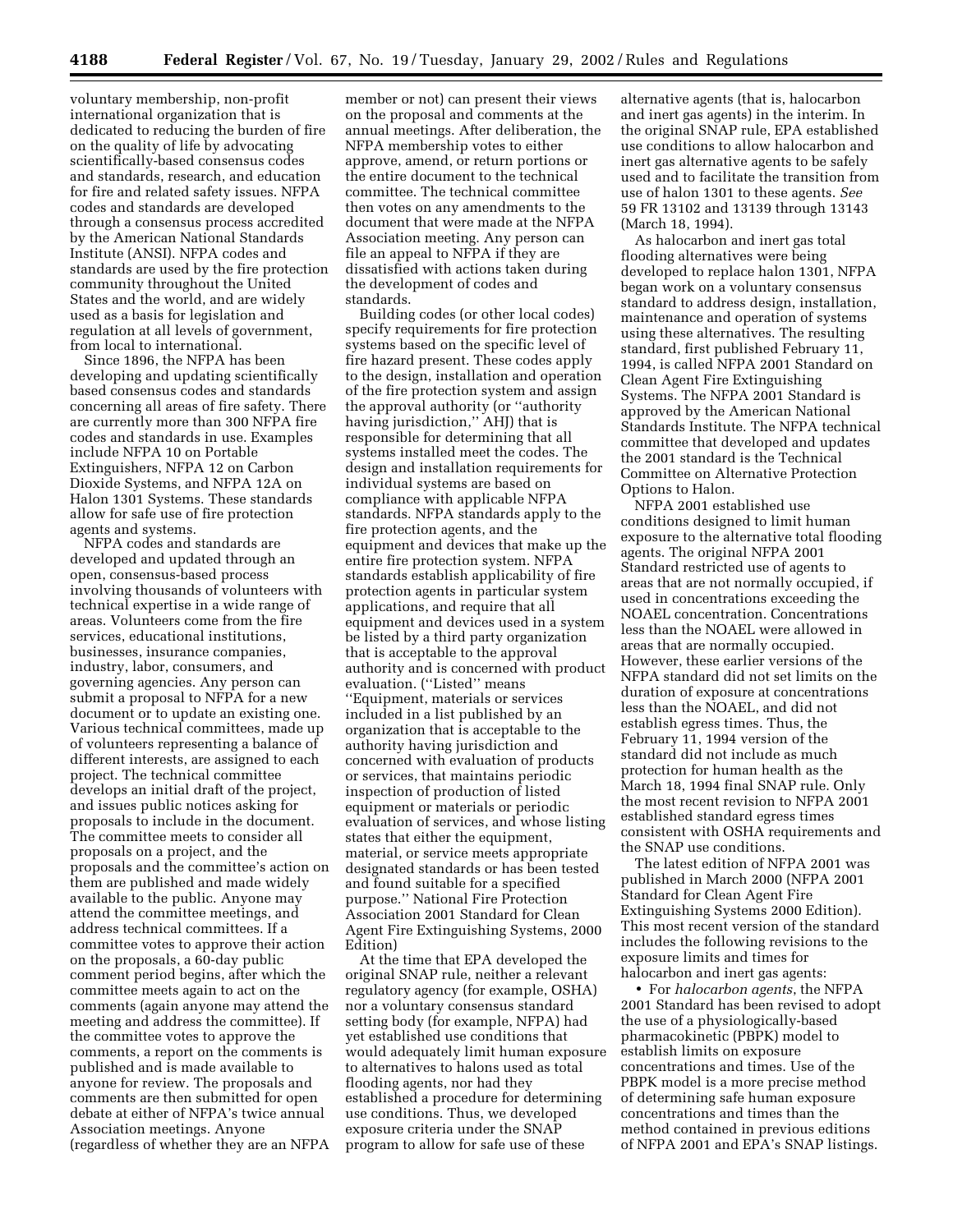• For *inert gas agents*, the NFPA 2001 Standard has been revised to adopt the findings of an expert panel on health effects of hypoxic (low oxygen) atmospheres. This expert panel was convened by EPA to re-evaluate egress times for inert gas agents using the latest technical information. Based on the expert panel's findings, the egress times in the NFPA 2001 Standard were revised.

The latest NFPA 2001 Standard is based on the most current scientific information and procedures for assessing risks associated with the use of halocarbon and inert gas fire suppression agents. NFPA's 2001 Standard for Clean Agent Fire Extinguishing Systems is now the basis for regulation of halon replacement systems throughout North America and is also widely used in other parts of the world. Based on these developments, EPA has concluded that NFPA has established a standard that:

(1) Adequately addresses safe exposure limits and times for halocarbon and inert gas agents;

(2) Takes into account the latest science and;

(3) Is more up-to-date than the SNAP exposure limits and egress times for these agents. Thus, we believe that there now exists a standard industry procedure with a scientific basis to establish exposure levels and egress times and that the use conditions required by the SNAP program, which establish exposure levels and egress times for these agents, are redundant and should be rescinded.

*B. How Is EPA Changing the SNAP Program's Existing Substitute Listings for Fire Suppression and Explosion Protection To Coordinate With the NFPA 2001 Standard?*

Today EPA is rescinding the SNAP use conditions that limit human exposure to halocarbon and inert gas total flooding alternatives, and is instead referring to the latest NFPA 2001 Standard for safe use of these agents. EPA originally established exposure limits and egress times for these alternatives to allow for their safe use in the absence of existing standards that addressed these issues. In setting those conditions, EPA did not intend to preempt other regulatory authorities or standard-setting bodies from establishing exposure levels for these agents. In fact, as stated in the proposal for the original SNAP rule (58 FR 28098; May 12, 1993), EPA intended only to fill regulatory gaps until other controls or standards were developed; we intended to rescind any conditions that became

redundant or irrelevant once such gaps were filled.

EPA has worked with NFPA on development of each edition of the 2001 standard, including the latest revisions, and plans to work with NFPA on future editions. Rather than modifying SNAP exposure limits and times to reflect the same changes as are in the latest NFPA 2001 Standard, EPA is rescinding the SNAP exposure limits and times and is instead deferring to NFPA 2001, as the appropriate American national industry standard.

Although EPA is removing use conditions on the use of halocarbon and inert gas alternatives, we believe that the fire protection community will continue to use these agents safely because the NFPA 2001 Standard establishes exposure limits and times for safe use of these agents. EPA believes that by rescinding the SNAP regulation's use conditions for halocarbon and inert gas agents, these agents will be used more efficiently for the following two reasons:

(1) The fire protection industry is familiar with NFPA standards and is accustomed to using the 2001 Standard in design, installation and use of systems with these agents, and will now only have to look to one source (the 2001 Standard) to determine conditions for safe use instead of looking to both the 2001 Standard and SNAP's exposure limits and times; and

(2) The recent revisions to the halocarbon exposure limits and times in NFPA 2001 (that is, incorporating use of PBPK model data to set concentrations and times) allow for more efficient use of the agents themselves. They allow for safe use of optimal concentrations of agents designed to extinguish a fire more quickly and thus reduce the development of hazardous breakdown products as the agents themselves are exposed to fire.

Relying on NFPA's 2001 Standard for the establishment of safe exposure limits and times for halocarbon and inert gas alternatives is consistent with the government's goal of adopting voluntary consensus standards where appropriate. EPA has served and plans to continue to participate in NFPA's Technical Committee on Halon Alternative Protection Options, the committee responsible for development of the 2001 Standard, in keeping with the government's goal of Federal agency participation in the development of voluntary consensus standards. These goals are outlined in Office of Management and Budget (OMB) Circular No. A–119 on Federal Participation in the Development and Use of Voluntary Consensus Standards

and in Conformity Assessment Activities.

EPA is rescinding SNAP use conditions that limit human exposure to halocarbon and inert gases used as substitutes for halons in the total flooding end use because we believe the NFPA standard will provide necessary protection for human health and the environment. As required by section 612 of the Clean Air Act, the SNAP program will continue to: review halon alternatives to ensure that they reduce overall risks to human health and the environment; publish lists of acceptable and unacceptable substitutes; and prohibit the use of any substitute that may present adverse effects to human health or the environment (where EPA has identified an alternative that reduces overall risk and is currently or potentially available). In the future, we expect to defer to the NFPA and other standard-setting bodies where they establish appropriate voluntary consensus standards that are accepted and followed by the relevant industry.

As a result of our decision to rescind the use conditions described above, EPA is revising the SNAP listings for halocarbon and inert gas alternatives to include the following comment, ''Use of this agent should be in accordance with the safety guidelines in the latest edition of the NFPA 2001 Standard for Clean Agent Fire Extinguishing Systems.'' In the edition of NFPA 2001 that was published in March 2000, safety guidelines for halocarbon and inert gas agents are found in section 1–6, entitled ''Safety.''

As described below under the heading ''How Do the Regulations for SNAP Program Work?'', the SNAP program includes four possible listing decisions. An alternative may be listed as: (1) Acceptable with no restrictions; (2) acceptable with use conditions; (3) acceptable with narrowed use limits; or (4) unacceptable. Use conditions and narrowed use limits are two different types of regulatory restrictions that affect use of alternatives. Use conditions govern how an alternative may be used (for example, establishing maximum concentrations and times that people may be exposed to an agent). In contrast, narrowed use limits govern where an alternative may be used (for example, restricting use of an agent to nonresidential uses only).

Each of the inert gas agents previously listed as acceptable total flooding agents under SNAP were subject to use conditions that limit human exposure to the agents, but no other restrictions. As these use conditions are rescinded as of today's action, the inert gas agents now fall under the category of acceptable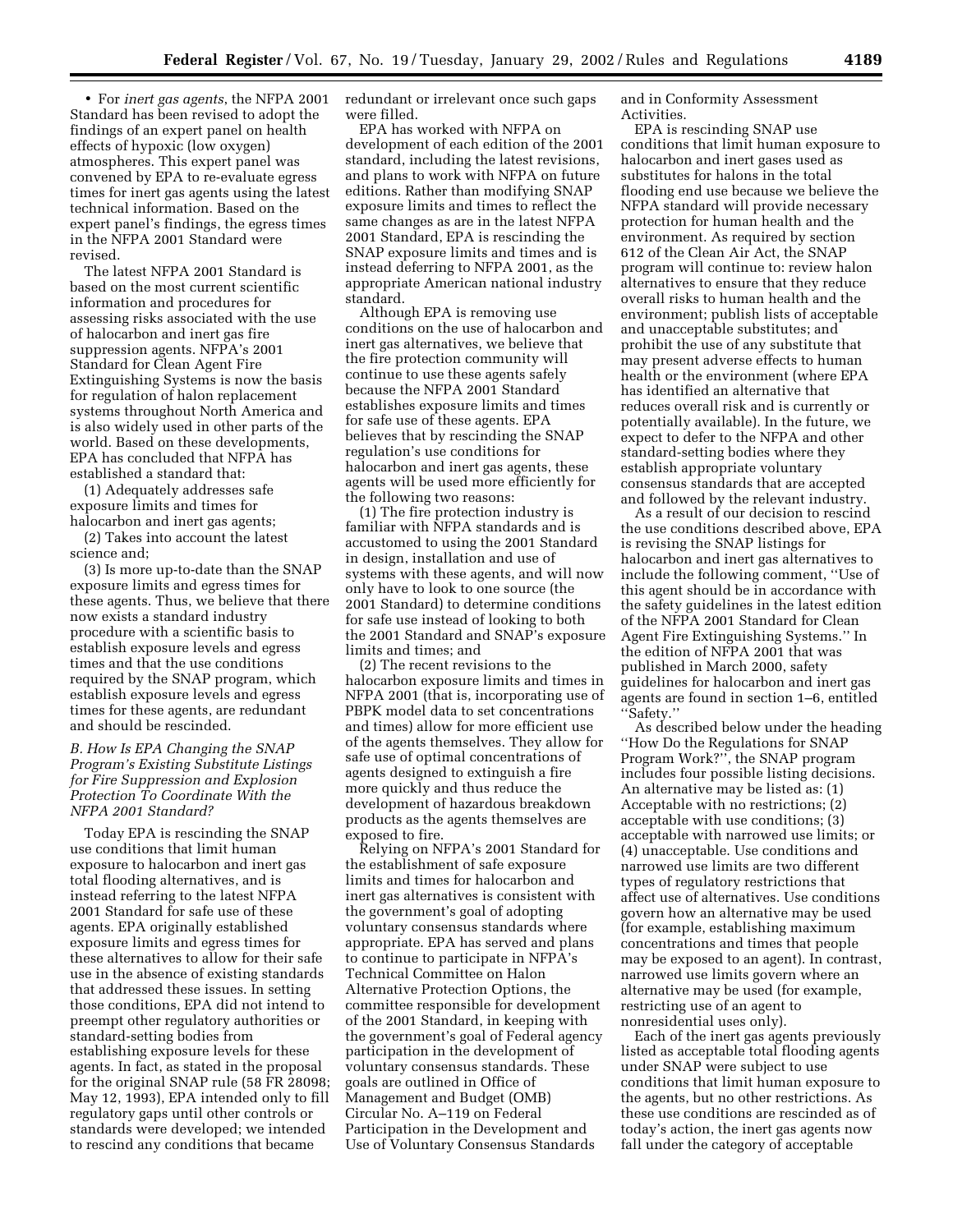alternatives without restrictions. Most of the halocarbon agents previously listed as acceptable total flooding agents under SNAP were subject to use conditions that limit human exposure to the agents (with no other restrictions). Likewise,

these now fall under the category of acceptable alternatives without restrictions. Acceptable substitutes without restrictions are not listed in appendix G to subpart G of part 82. However, you can find lists of

acceptable substitutes on EPA's SNAP Program web site at *http://www.epa.gov/ ozone/title6/snap/lists/index.html.* Table 1, below, summarizes today's acceptability listings.

# TABLE 1.—SUMMARY OF ACCEPTABLE TOTAL FLOODING SUBSTITUTES, FIRE SUPPRESSION AND EXPLOSION PROTECTION

**SECTOR** 

| End-use                                | Substitute | Decision   | Further information                                                                                                                                                                                                                                                                                                                                                                                                                             |
|----------------------------------------|------------|------------|-------------------------------------------------------------------------------------------------------------------------------------------------------------------------------------------------------------------------------------------------------------------------------------------------------------------------------------------------------------------------------------------------------------------------------------------------|
| Total flooding    IG-01                |            | Acceptable | Use of this agent should be in accordance with the safety guide-<br>lines in the latest edition of the NFPA 2001 Standard for Clean<br>Agent Fire Extinguishing Systems.                                                                                                                                                                                                                                                                        |
|                                        |            | Acceptable | See additional comments 1, 2, 5.<br>Use of this agent should be in accordance with the safety guide-<br>lines in the latest edition of the NFPA 2001 Standard for Clean<br>Agent Fire Extinguishing Systems.                                                                                                                                                                                                                                    |
| Total flooding    IG-541               |            | Acceptable | See additional comments 1, 2, 5.<br>Use of this agent should be in accordance with the safety guide-<br>lines in the latest edition of the NFPA 2001 Standard for Clean<br>Agent Fire Extinguishing Systems.<br>This agent contains CO <sub>2</sub> , which is intended to increase blood oxy-<br>genation and cerebral blood flow in low oxygen atmospheres.<br>The design concentration should result in no more than $5\%$ CO <sub>2</sub> . |
|                                        |            | Acceptable | See additional comments 1, 2, 5.<br>Use of this agent should be in accordance with the safety guide-<br>lines in the latest edition of the NFPA 2001 Standard for Clean<br>Agent Fire Extinguishing Systems.                                                                                                                                                                                                                                    |
| Total flooding    HFC-227ea            |            | Acceptable | See additional comments 1, 2, 5.<br>Use of this agent should be in accordance with the safety guide-<br>lines in the latest edition of the NFPA 2001 Standard for Clean<br>Agent Fire Extinguishing Systems.                                                                                                                                                                                                                                    |
| Total flooding   HFC-125   Acceptable  |            |            | See additional comments 1, 2, 3, 4, 5.<br>Use of this agent should be in accordance with the safety guide-<br>lines in the latest edition of the NFPA 2001 Standard for Clean<br>Agent Fire Extinguishing Systems.                                                                                                                                                                                                                              |
| Total flooding   HFC-23   Acceptable   |            |            | See additional comments 1, 2, 3, 4, 5.<br>Use of this agent should be in accordance with the safety guide-<br>lines in the latest edition of the NFPA 2001 Standard for Clean<br>Agent Fire Extinguishing Systems.                                                                                                                                                                                                                              |
|                                        |            |            | See additional comments 1, 2, 3, 4, 5.<br>Use of this agent should be in accordance with the safety guide-<br>lines in the latest edition of the NFPA 2001 Standard for Clean<br>Agent Fire Extinguishing Systems.                                                                                                                                                                                                                              |
|                                        |            |            | See additional comments 1, 2, 3, 4, 5.<br>Use of this agent should be in accordance with the safety guide-<br>lines in the latest edition of the NFPA 2001 Standard for Clean<br>Agent Fire Extinguishing Systems.                                                                                                                                                                                                                              |
| Total flooding   HFC-134a   Acceptable |            |            | See additional comments 1, 2, 3, 4, 5.<br>Use of blends containing this agent should be in accordance with<br>the safety guidelines in the latest edition of the NFPA 2001<br>Standard for Clean Agent Fire Extinguishing Systems.                                                                                                                                                                                                              |
| Total flooding    HCFC-22              |            | Acceptable | See additional comments 1, 2, 3, 4, 5, 6.<br>Use of blends containing this agent should be in accordance with<br>the safety guidelines in the latest edition of the NFPA 2001<br>Standard for Clean Agent Fire Extinguishing Systems.<br>See additional comments 1, 2, 3, 4, 5, 6.                                                                                                                                                              |

Additional comments:

1—Should conform with relevant OSHA requirements, including 29 CFR 1910, Subpart L, Sections 1910.160 and 1910.162.<br>2—Per OSHA requirements, protective gear (SCBA) should be available in the event personnel should reenter

2—Per OSHA requirements, protective gear (SCBA) should be available in the event personnel should reenter the area.<br>3—Discharge testing should be strictly limited to that which is essential to meet safety or performance re

3—Discharge testing should be strictly limited to that which is essential to meet safety or performance requirements.

4—The agent should be recovered from the fire protection system in conjunction with testing or servicing, and recycled for later use or destroyed.

5—EPA has no intention of duplicating or displacing OSHA coverage related to the use of personal protective equipment (e.g., respiratory protection), fire protection, hazard communication, worker training or any other occupational safety and health standard with respect to halon substitutes.

6—The NFPA 2001 Standard for Clean Agent Fire Extinguishing Systems gives guidelines for blends that contain HFC–134a or HCFC–22 and other acceptable total flooding agents, rather than referring to HFC–134a or HCFC–22 alone.

Two of the halocarbon agents in the above table, HFC–134a and HCFC–22, are not addressed in NFPA's 2001

Standard. Currently, neither of these agents is used (outside of blends) in total flooding systems in the U.S. For either of these agents to be used as total flooding agents (outside of any blend containing these agents that is already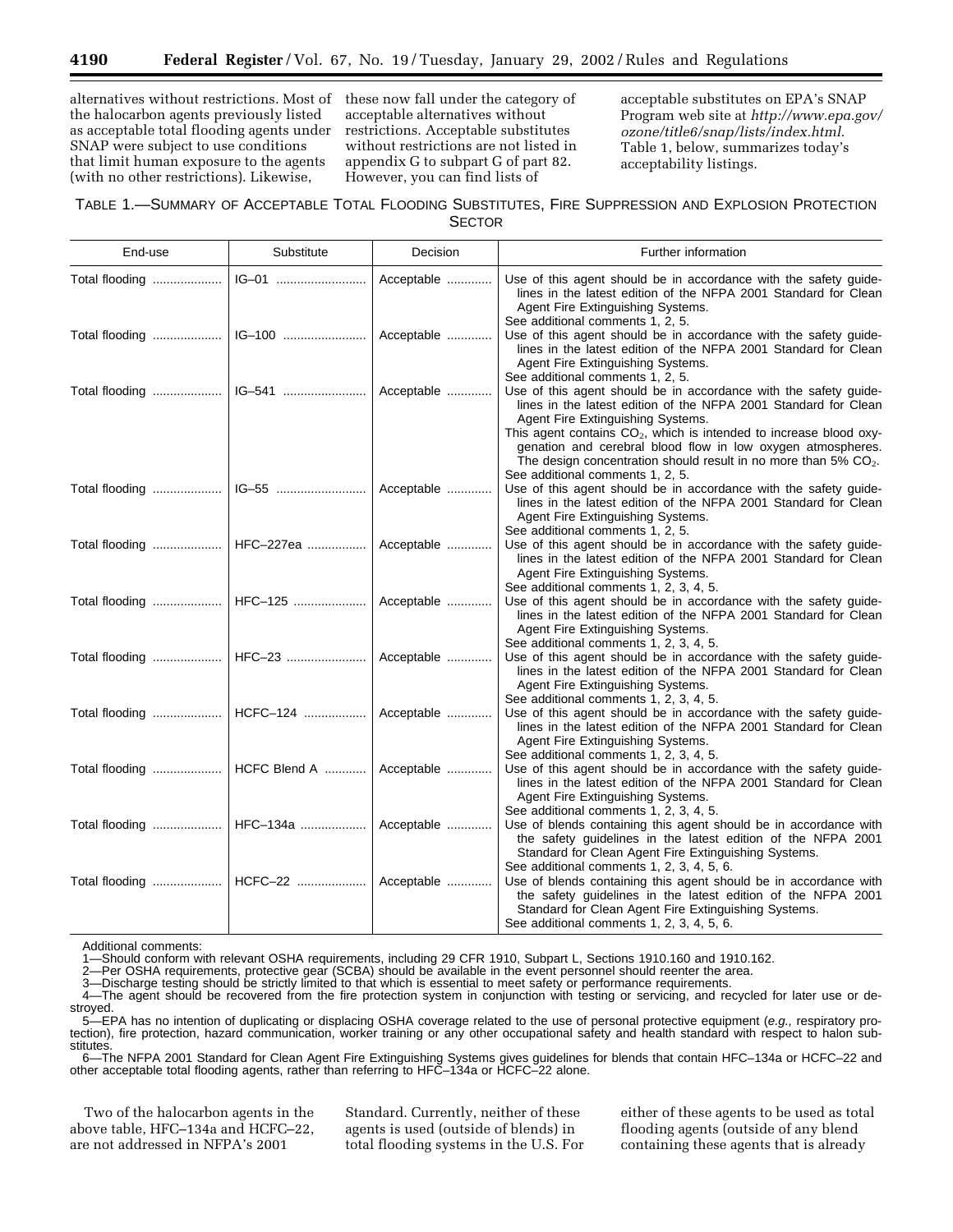addressed by NFPA 2001), a proposal would need to be submitted to NFPA to have the agent added to the 2001 Standard under NFPA's usual procedure for updating existing standards, and a total flooding system would need to be in compliance with any other local requirements. (NFPA's procedure for updating codes and standards is described above, under the heading ''NFPA's Safety Standards for Total Flooding Agents.'')

As noted, in previous SNAP listings, most of the halocarbons that are alternatives to halons for use as total flooding agents were subject to use conditions that limit human exposure without any additional restrictions. However, three halocarbon agents (HFC–236fa,  $C_3F_8$  and  $C_4F_{10}$ ) that we previously listed as acceptable were also subject to narrowed use limits that restrict where these alternatives may be used (in addition to use conditions that limit human exposure to the agents). Although EPA is today rescinding the use conditions regarding safe exposure to HFC–236fa,  $C_3F_8$  and  $C_4F_{10}$ , the Agency is maintaining the narrowed use limits for these three agents. Therefore, these agents are still subject to restrictions under SNAP, and fall into the category of acceptable alternatives subject to narrowed use limits. The listings for these three agents are summarized in Table 2, below. EPA established the narrowed use limits imposed on the use of HFC–236fa,  $C_3F_8$ and  $C_4F_{10}$  to restrict the use of these agents because of their relatively long atmospheric lifetimes and high global warming potentials, which are particularly high in the case of the perfluorocarbons (PFCs)  $C_3F_8$  and  $C_4F_{10}$ (see Appendix H to subpart G of part 82).

Some agents have been listed in more than one appendix to subpart G of part 82. For example, when OSHA introduced standards for the use of  $C_3F_8$ 

and  $C_4F_{10}$ , EPA revised the SNAP listing for those agents and placed them in a new Appendix, which then contained all relevant information for those agents. Thus, although  $C_3F_8$  appeared both in Appendix B and appendix H, and  $C_4F_{10}$ appeared in both appendix A and appendix H, the listings in Appendices A and B for these agents were obsolete. Since we are revising the appendices to subpart G of part 82 at this time, we decided to leave only the more recent, complete decisions, found in appendix H, and to delete the obsolete listings in appendices A and B.

In reviewing the listings for total flooding agents, we found that there were a few agents that should be subject to a narrowed use limit, rather than subject to a use condition. For example, EPA had previously listed  $CF_3I$  as ''acceptable for use in normally unoccupied areas, subject to use conditions.'' We had originally stated in our decision that it is acceptable only for use in normally unoccupied areas, as well as subject to use conditions for the exposure limits and egress times. Although we are removing the use conditions regarding exposure limits and egress times, we believe that it is still appropriate to restrict the use of CF3I to normally unoccupied areas. This is because we have not received information showing that this agent is safe to use in occupied areas. Consistent with our past practice for other substitutes, EPA now believes that this restriction should be included on the ''narrowed use'' list, rather than the "use condition" list. Thus, as an administrative matter, EPA is shifting CF3I, with the limit on use to normally unoccupied areas, to the narrowed use list. This shift does not modify the substantive requirements applicable to use of  $CF_3I$ . (The same need to retain restrictions applies to some uses of the agent known as Gelled Halocarbon / Dry Chemical Suspension or Envirogel.

Because there are additional actions that EPA is taking with respect to Envirogel and we believe it would be confusing to discuss our actions with respect to Envirogel in a piecemeal fashion, we discuss the retention of the restrictions as well as the other actions pertaining to Envirogel below in section II.D. of the preamble under the heading ''How is EPA's Decision on the Acceptability of Envirogel (Gelled Halocarbon / Dry Chemical Suspension) Changing in Today's Rule?''. For that reason, Envirogel is not included on Table 2 below; Tables 5 and 6 reflect all of the actions that EPA is taking on Envirogel in this notice.)

Finally, we also are changing the wording of the listing for  $SF<sub>6</sub>$  to list it as ''acceptable subject to narrowed use limits'' with a narrowed use limit that it be used only as a discharge testing agent in military applications and in civilian aircraft. (As new alternatives are now available for discharge testing, EPA will re-assess the acceptability listing of  $SF<sub>6</sub>$  in this application as part of a future regulatory review.) Currently, this restriction is listed in the ''use conditions'' list and, as with CF3I, EPA believes that this restriction is more appropriately included in the narrowed use table. Thus, this also is a clarification of the limitations in the original decision, rather than a substantive change to the SNAP listings.

We also have slightly revised some information in the ''comments'' column, for the agents in Table 2 below. These are minor changes for consistency with current information and in presenting information about the Agency's decision. For example, we have added a note about the global warming potential and atmospheric lifetime of HFC–236fa to be consistent with the current comments for  $C_4H_{10}$ ,  $C_3F_8$ , and  $SF<sub>6</sub>$ . We also removed an obsolete reference about ODP data for the agent  $CF<sub>3</sub>I$ .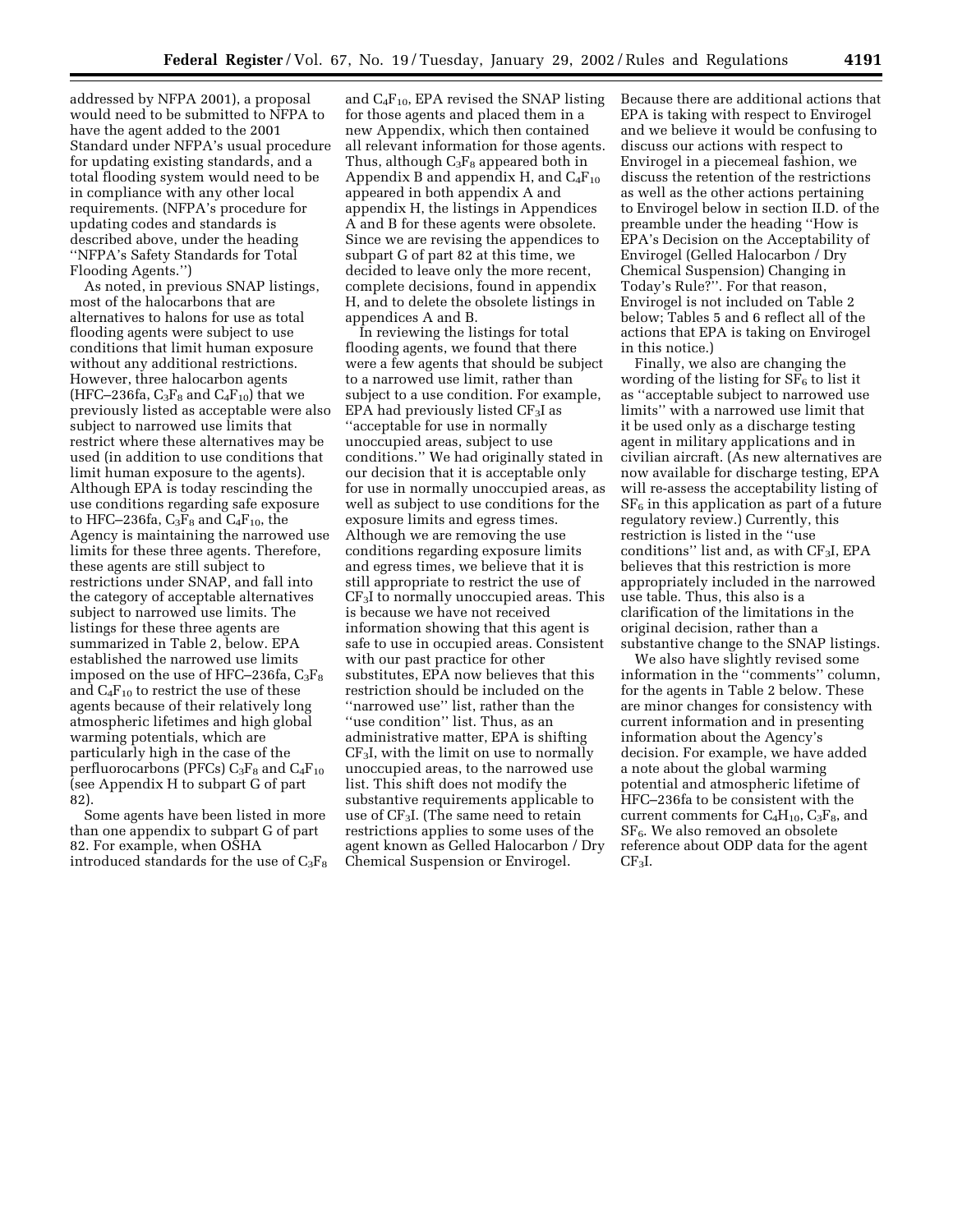۳

۰

# TABLE 2.—TOTAL FLOODING SUBSTITUTES, ACCEPTABLE SUBJECT TO NARROWED USE LIMITS, FIRE SUPPRESSION AND EXPLOSION PROTECTION SECTOR\*

| End-use        | Substitute | Decision                                         | Conditions                                                                                                                                                                                                                                                                                                                                                                                                                                                                                                                                                                                                                                                                                                                 | Further information                                                                                                                                                                                                                                                                                                                                                                                                                                                                                                                                                                                                                                                                                                                                                                                                                                                                                                                                                                                                                                                                                                                                                |
|----------------|------------|--------------------------------------------------|----------------------------------------------------------------------------------------------------------------------------------------------------------------------------------------------------------------------------------------------------------------------------------------------------------------------------------------------------------------------------------------------------------------------------------------------------------------------------------------------------------------------------------------------------------------------------------------------------------------------------------------------------------------------------------------------------------------------------|--------------------------------------------------------------------------------------------------------------------------------------------------------------------------------------------------------------------------------------------------------------------------------------------------------------------------------------------------------------------------------------------------------------------------------------------------------------------------------------------------------------------------------------------------------------------------------------------------------------------------------------------------------------------------------------------------------------------------------------------------------------------------------------------------------------------------------------------------------------------------------------------------------------------------------------------------------------------------------------------------------------------------------------------------------------------------------------------------------------------------------------------------------------------|
| Total Flooding | HFC-236fa  | Acceptable subject<br>to narrowed use<br>limits. | Acceptable<br>when<br>manufactured<br>using any process that does not<br>perfluoroisobutylene<br>convert<br>(PFIB) directly to HFC-236fa in a<br>single step:<br>-for use in explosion suppression<br>and explosion inertion applica-<br>tions and.<br>-for use in fire suppression applica-<br>where other non-PFC<br>tions<br>agents or alternatives are not<br>technically feasible due to per-<br>formance or safety requirements:<br>(a) because of their physical or<br>chemical properties, or<br>(b) where human exposure to the<br>extinguishing agents may result<br>in failure to meet safety guide-<br>lines in the latest edition of the<br>NFPA 2001 Standard for Clean<br>Agent Fire Extinguishing Systems. | Use of this agent should be in ac-<br>cordance with the safety guide-<br>lines in the latest edition of the<br>NFPA 2001 Standard for Clean<br>Agent Fire Extinguishing Sys-<br>tems.<br>Users should observe the limita-<br>tions on HFC-236fa acceptability<br>by taking the following measures:<br>(i) conduct an evaluation of fore-<br>seeable conditions of end-use;<br>(ii) determine that the physical or<br>chemical properties or other tech-<br>nical constraints of the other<br>available agents preclude their<br>use; and<br>(iii) determine that human exposure<br>to the other alternative extin-<br>guishing agents may result in fail-<br>ure to meet safety guidelines in<br>the latest edition of the NFPA<br>2001 Standard for Clean Agent<br>Fire Extinguishing Systems.<br>Documentation of such measures<br>should be available for review<br>upon request.<br>The principal evironmental char-<br>acteristic of concern for HFC<br>236fa is its high GWP of 9400<br>and long atmospheric lifetime of<br>226 years. Actual contributions to<br>global warming depend upon the<br>quantities emitted.                                      |
| Total flooding |            | Acceptable subject<br>to narrowed use<br>limits. | Acceptable for nonresidential uses<br>where other alternatives are not<br>technically feasible due to per-<br>formance or safety requirements:<br>(a) because of their physical or<br>chemical properties, or<br>(b) where human exposure to the<br>extinguishing agents may result<br>in failure to meet safety guide-<br>lines in the latest edition of the<br>NFPA 2001 Standard for Clean<br>Agent Fire Extinguishing Systems.                                                                                                                                                                                                                                                                                         | See additional comments 1, 2, 3, 4,<br>5.<br>Use of this agent should be in ac-<br>cordance with the safety guide-<br>lines in the latest edition of the<br>NFPA 2001 Standard for Clean<br>Agent Fire Extinguishing Sys-<br>tems.<br>Users should observe the limita-<br>tions on PFC acceptability by tak-<br>ing the following measures:<br>(i) conduct an evaluation of fore-<br>seeable conditions of end-use,<br>(ii) determine that the physical or<br>chemical properties or other tech-<br>nical constraints of the other<br>available agents preclude their<br>use; and<br>(iii) determine that human exposure<br>to the other alternative extin-<br>guishing agents may result in fail-<br>ure to meet safety guidelines in<br>the latest edition of the NFPA<br>2001 Standard for Clean Agent<br>Fire Extinguishing Systems.<br>Documentation of such measures<br>should be available for review<br>upon request.<br>The principal environmental char-<br>acteristic of concern for PFCs is<br>that they have high GWPs and<br>long atmospheric lifetimes. Actual<br>contributions to global warming<br>depend upon the quantities of<br>PFCs emitted. |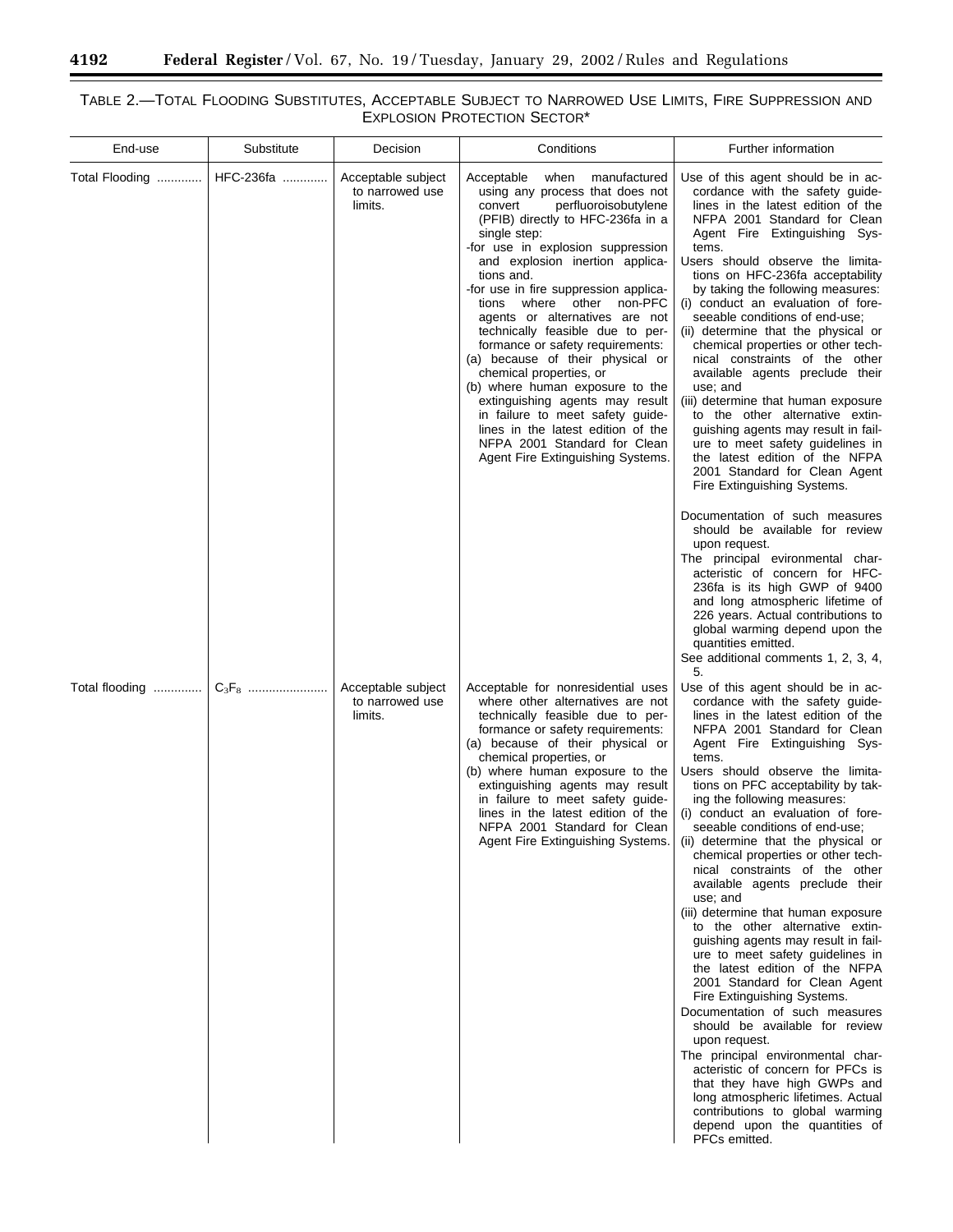# TABLE 2.—TOTAL FLOODING SUBSTITUTES, ACCEPTABLE SUBJECT TO NARROWED USE LIMITS, FIRE SUPPRESSION AND EXPLOSION PROTECTION SECTOR\*—Continued

| End-use        | Substitute | Decision                                         | Conditions                                                                                                                                                                                                                                                                                                                                                                                                                         | Further information                                                                                                                                                                                                                                                                                                                                                                                                                                                                                                                                                                                                                                                                                                                            |
|----------------|------------|--------------------------------------------------|------------------------------------------------------------------------------------------------------------------------------------------------------------------------------------------------------------------------------------------------------------------------------------------------------------------------------------------------------------------------------------------------------------------------------------|------------------------------------------------------------------------------------------------------------------------------------------------------------------------------------------------------------------------------------------------------------------------------------------------------------------------------------------------------------------------------------------------------------------------------------------------------------------------------------------------------------------------------------------------------------------------------------------------------------------------------------------------------------------------------------------------------------------------------------------------|
| Total flooding |            | Acceptable subject<br>to narrowed use<br>limits. | Acceptable for nonresidential uses<br>where other alternatives are not<br>technically feasible due to per-<br>formance or safety requirements:<br>(a) because of their physical or<br>chemical properties, or<br>(b) where human exposure to the<br>extinguishing agents may result<br>in failure to meet safety guide-<br>lines in the latest edition of the<br>NFPA 2001 Standard for Clean<br>Agent Fire Extinguishing Systems. | See additional comments 1, 2, 3, 4,<br>5.<br>Use of this agent should be in ac-<br>cordance with the safety guide-<br>lines in the latest edition of the<br>NFPA 2001 Standard for Clean<br>Agent Fire Extinguishing Sys-<br>tems.<br>Users should observe the limita-<br>tions on PFC acceptability by tak-<br>ing the following measures:<br>(i) conduct an evaluation of fore-<br>seeable conditions of end-use;<br>(ii) determine that the physical or<br>chemical properties or other tech-<br>nical constraints of the other<br>available agents preclude their<br>use; and<br>(iii) determine that human exposure<br>to the other alternative extin-<br>guishing agents may result in fail-                                             |
| Total flooding | CF31       | Acceptable subject<br>to narrowed use<br>limits. | Use only in normally unoccupied<br>areas.                                                                                                                                                                                                                                                                                                                                                                                          | ure to meet safety guidelines in<br>the latest edition of the NFPA<br>2001 Standard for Clean Agent<br>Fire Extinguishing Systems.<br>Documentation of such measures<br>should be available for review<br>upon request.<br>The principal enviromental char-<br>acteristic of concern for PFCs is<br>that they have high GWPs and<br>long atmospheric lifetimes. Actual<br>contributions to global warming<br>depend upon the quantities of<br>PFCs emitted.<br>See additional comments 1, 2, 3, 4,<br>5.<br>Use of this agent should be in ac-<br>cordance with the safety guide-<br>lines in the latest edition of the<br>NFPA 2001 Standard for Clean<br>Agent Fire Extinguishing Sys-<br>tems.<br>See additional comments 1, 2, 3, 4,<br>5. |

\*The decisions for Gelled Halocarbon/Dry Chemical Suspension (Envirogel) are summarized below in Section II.D. in Tables 5 and 6. Additional comments:

1—Should conform with relevant OSHA requirements, including 29 CFR 1910, Subpart L, Sections 1910.160 and 1910.162.

2—Per OSHA requirements, protective gear (SCBA) should be available in the event personnel should reenter the area.

3—Discharge testing should be strictly limited to that which is essential to meet safety or performance requirements<br>4—The agent should be recovered from the fire protection system in conjunction with testing or servicing,

4—The agent should be recovered from the fire protection system in conjunction with testing or servicing, and recycled for later use or destroyed.

5—EPA has no intention of duplicating or displacing OSHA coverage related to the use of personal protective equipment (e.g., respiratory protection), fire protection, hazard communication, worker training or any other occupational safety and health standard with respect to halon substitutes.

As noted, the Agency is rescinding the SNAP use conditions that limit human exposure to halocarbons or inert gases used as total flooding agents, and EPA is not rescinding any other use restrictions on any other substitutes for halons at this time. For example, narrowed use limits on substitutes used as total flooding agents remain the same, such as restrictions that limit use of a substitute to normally unoccupied

areas. Existing use restrictions for total flooding substitutes other than halocarbons and inert gases also are not affected by today's action. Use conditions and narrowed use limits for substitutes for halons used as streaming agents are unaffected by today's direct final rule.

Previously listed total flooding agents other than halocarbon and inert gas agents that are not addressed by the

NFPA 2001 standard are not affected by today's action. These include Inert Gas/ Powdered Aerosol Blend, Powdered Aerosol C, Powdered Aerosol A, Carbon Dioxide, Foam A, Water, and Water mist (using potable or natural sea water). Today's action does not affect the existing SNAP listings for these agents in any way (use restrictions and/or comments apply to the use of many of these agents; see 40 CFR part 82 Subpart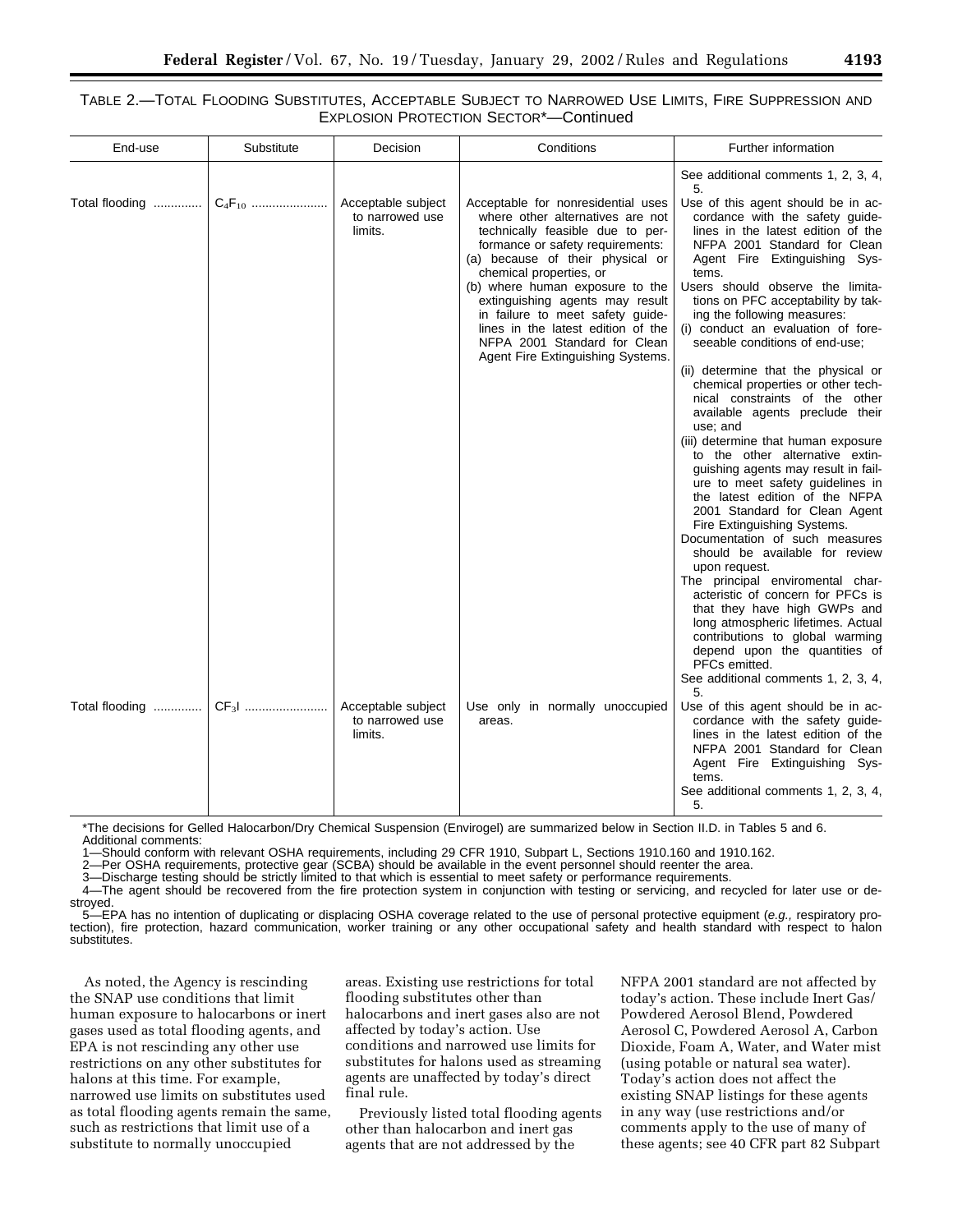G for complete listings). EPA may reconsider these listings in the future, depending upon the availability of technically feasible alternative methods to evaluate these other total flooding agents.

#### *C. How Will Exposure Limits and Egress Times Be Determined for New Halocarbon and Inert Gas Total Flooding Agents in the Future?*

EPA does not intend to establish exposure limits or egress times as use conditions for halocarbon and inert gas fire suppressants used as total flooding agents in future SNAP submissions. Instead, for any fire suppressant to be used as a total flooding agent that was previously unlisted, the manufacturer would need to submit a proposal to NFPA to have the agent added to the 2001 Standard under NFPA's usual procedure for updating existing standards. (described above under the heading ''NFPA's Safety Standards for Total Flooding Agents.'') A total flooding system would need to be in compliance with any other local requirements. The NFPA 2001 standard would take over the role of establishing exposure limits and egress times for total flooding agents.

As halocarbon or inert gas total flooding agents are submitted to the SNAP program in the future, EPA's regulations will continue to require the same information (including complete toxicological data) as has been required previously. The SNAP program will continue to evaluate these agents based on overall human health and environmental risks, and will publish listing decisions in the **Federal Register**. We plan to provide information on occupational exposure limits in future listing decisions, including the NOAEL and LOAEL. However, the SNAP listing

would not specify exposure limits or egress times for halocarbon or inert gas total flooding agents; rather, we would expect submitters to request the NFPA 2001 committee to establish those values. A submitter would not need to receive exposure limits and egress times from the NFPA on their substitute, however, before EPA could decide on its acceptability under the SNAP program. To avoid confusion, we choose not to establish temporary exposure guidelines or use conditions under the SNAP program that could conflict with future, more appropriate exposure limits and egress times from the NFPA 2001 Committee. Not issuing use conditions on exposure for new agents also reduces administrative burden for the Agency and for submitters.

Importantly, we believe this approach will sufficiently protect public health and the environment. Generally, local fire codes reference NFPA standards where they exist. Therefore, we expect that the NFPA 2001 Committee will include new agents in the standard before new agents will be used. In addition, mentioning the NOAEL and LOAEL in SNAP decisions will assist users in assessing the health impacts of fire suppression agents, while avoiding potential conflicts with decisions of the NFPA committee. We expect that submitters of new agents will continue to work with the NFPA to have their agents included in the 2001 Standard, as has been the practice. We plan to participate in NFPA's voluntary consensus process on future editions of the 2001 Standard.

#### *D. How is EPA Responding to the Withdrawal of HBFC–22B1 From the Market?*

EPA previously listed HBFC–22B1 (tradename FM–100) as acceptable

subject to use conditions for the total flooding end use for fire suppression in the March 18, 1994 SNAP rule. Since then, the manufacturer of HBFC–22B1 withdrew this fire suppression agent from the market because it was found to be a fetal toxin. Furthermore, this substitute has a high ozone depletion potential of 0.74, and its production was required to be phased out by January 1, 1996 (except for essential uses). Therefore, EPA is removing it from the list of acceptable substitutes and is listing it as an unacceptable substitute.

EPA reviewed the presentation of all listings for total flooding agents in the Code of Federal Regulations as part of rescinding use conditions for halocarbon and inert gas agents, as discussed above in section II.B. During that review, we decided that it was inappropriate to rescind the use conditions on HBFC–22B1 and list it as an acceptable substitute for halon 1301. We reasoned that if an agent is too toxic for the manufacturer to sell it, then the agent should be considered unacceptable under the SNAP program. In addition, because HBFC–22B1 has a relatively high ODP and because the manufacturer has withdrawn HBFC– 22B1 from the market, we cannot consider this to be a viable substitute for halons that would help in the transition away from ozone depleting substances. Since listing this substitute as acceptable is contrary to the purpose of the SNAP program, we are listing it as an unacceptable substitute for halon 1301 in the total flooding end use in the fire protection sector. As a result of this listing, it will be unlawful to use HBFC– 22B1 as a fire suppression agent as of the effective date of this regulation. This decision is summarized below in Table 3.

TABLE 3.—FIRE SUPPRESSION AND EXPLOSION PROTECTION SECTOR, TOTAL FLOODING SUBSTITUTES, UNACCEPTABLE **SUBSTITUTES** 

| End-use               | Substitute | Decision          | Further information                                                                                                                                                                                                                     |
|-----------------------|------------|-------------------|-----------------------------------------------------------------------------------------------------------------------------------------------------------------------------------------------------------------------------------------|
| Total Flooding Agents | HBFC-22B1  | l Unacceptable  l | HBFC-22B1 is a Class I ozone depleting substance with an ozone de-<br>pletion potential of .74. Production was phased out January 1, 1996.<br>The manufacturer of this agent removed it from the market because it<br>is a fetal toxin. |

Because this agent has not been produced for more than five years, because it is not available for sale, and because we believe no one is currently using this agent, we expect that our decision will not have a substantial impact on the industry or users. Because there should be little or no impact and because the manufacturer has recognized its toxicity, we expect our

decision will not be controversial. Therefore, EPA is giving notice today of our decision to find HBFC–22B1 unacceptable without prior proposal.

*E. What New Fire Suppressant Is EPA Finding Acceptable Subject to Narrowed Use Limits in Today's Action?*

A manufacturer of fire suppression agents submitted the new agent

Halotron II for review by the SNAP program. The submitter for Halotron II requested that it be listed only for areas that are not normally occupied. EPA finds Halotron II acceptable as a substitute for halon 1301 for use as a total flooding agent in the fire suppression and explosion protection sector, subject to the following narrowed use limits: it may be used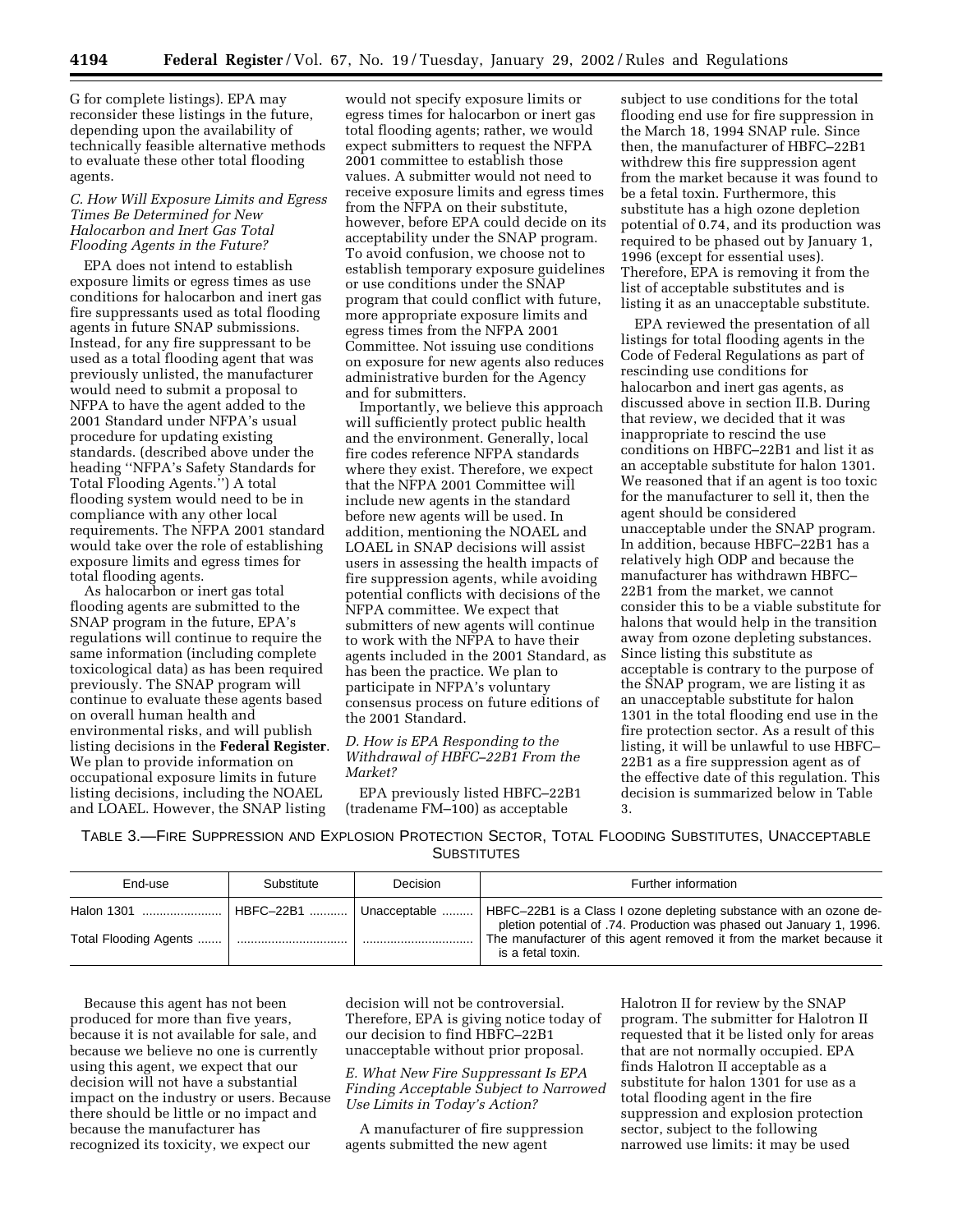only in areas that are not normally occupied. This agent is a blend of halocarbon and other gases.

EPA has reviewed the potential environmental impacts of this blend and concluded that, by comparison to halon

1301 and other substitutes for halon 1301, this blend reduces overall risk to the environment. The components of this blend have negligible ozonedepletion potential. EPA's review of all of the environmental and human health impacts of this blend is contained in the public docket for this rulemaking. This listing decision is summarized in Table 4, below.

# TABLE 4.—TOTAL FLOODING SUBSTITUTES, ACCEPTABLE SUBJECT TO NARROWED USE LIMITS, FIRE SUPPRESSION AND EXPLOSION PROTECTION SECTOR

| End-use        | Substitute  | Decision                                        | Conditions                                                       | Further information                       |
|----------------|-------------|-------------------------------------------------|------------------------------------------------------------------|-------------------------------------------|
| Total flooding | Halotron II | Acceptable subject to nar-<br>rowed use limits. | Acceptable in areas that<br>are not normally occu-<br>pied only. | See additional comments<br>1, 2, 3, 4, 5. |

Additional comments:

1—Should conform with relevant OSHA requirements, including 29 CFR 1910, Subpart L, Sections 1910.160 and 1910.162.

2—Per OSHA requirements, protective gear (SCBA) should be available in the event personnel should reenter the area.

3—Discharge testing should be strictly limited to that which is essential to meet safety or performance requirements.

4—The agent should be recovered from the fire protection system in conjunction with testing or servicing, and recycled for later use or destroyed.

-EPA has no intention of duplicating or displacing OSHA coverage related to the use of personal protective equipment (e.g., respiratory protection), fire protection, hazard communication, worker training or any other occupational safety and health standard with respect to halon substitutes.

EPA is adding Halotron II to the SNAP lists without prior proposal because the Agency views this as a noncontroversial action and anticipates no adverse comment. We stated in the original SNAP rule that for substitutes that are deemed acceptable subject to use restrictions (use conditions and/or narrowed use limits), or for substitutes deemed unacceptable, we would publish these decisions as proposals to allow the public opportunity to comment on the decision. Although EPA is restricting use of this agent to areas that are not normally occupied, this limitation was requested by the submitter. Thus, we do not expect adverse comment. By listing Halotron II through direct final rulemaking, the Agency is expediting the addition of this agent to the list of acceptable substitutes, thereby providing greater opportunities for the public to transition from the use of halon to non-ozonedepleting alternatives.

#### *F. How Is EPA's Decision on the Acceptability of Envirogel (Gelled Halocarbon/Dry Chemical Suspension) Changing in Today's Rule?*

Envirogel (Gelled Halocarbon/Dry Chemical Suspension) is a blend of any of several hydrofluorocarbons (HFCs) with an additive. Today EPA is listing Envirogel as an acceptable substitute for total flooding in the fire suppression and explosion protection sector, using any of the HFCs that are addressed by NFPA's 2001 Standard.

EPA previously listed Envirogel as an acceptable substitute subject to use conditions for halon 1301 as a total flooding agent only in normally unoccupied areas in the **Federal Register** on June 13, 1995 (60 FR 31092) under the generic name Gelled Halocarbon/Dry Chemical Suspension.1 Although we used a generic name to list this agent in the past, today we are listing the agent under its trade name, Envirogel.

The submitter of this agent originally requested SNAP review for unoccupied areas only. The submitter of Envirogel later re-submitted the agent with an ammonium polyphosphate additive for use in occupied areas. The SNAP program evaluated this agent for use in occupied areas and has determined that it is acceptable for such use. Thus, in today's action EPA is determining that Envirogel with the ammonium polyphosphate additive is acceptable for use in both occupied and unoccupied areas.

The original SNAP listing for this agent found it acceptable for use only in unoccupied areas, subject to use conditions on the exposure concentration and egress time, as discussed above in section II.B of the preamble (''How is EPA Changing the SNAP Program's Existing Substitute Listings for Fire Suppression and Explosion Protection to Coordinate with the NFPA 2001 Standard?''). Today's action rescinds those use conditions. Although Envirogel itself is not listed in NFPA's 2001 Standard, the hydrofluorocarbon gases that are used in this agent are addressed by the 2001 Standard. Use of Envirogel should be in accordance with the exposure limits set

forth in NFPA 2001 for the particular hydrofluorocarbon gas used.

The original SNAP listing for this agent (60 FR 31092; June 13, 1995) included a discussion in the preamble regarding the use of either of two different additives (ammonium polyphosphate or monoammonium phosphate) with halocarbon gases. Note that today's decision, which broadens the acceptability of this agent to include use in occupied areas, only applies to the ammonium polyphosphate additive. Before this agent could be used in occupied areas with any additive other than ammonium polyphosphate, it would need separate review by the Agency. Envirogel used with monoammonium phosphate additive, when used as a total flooding agent as a substitute for halon 1301, is still subject to narrowed use limits.

Consistent with the discussion of  $CF_3I$ in section II.B of the preamble above, we are revising the previous listing from acceptable subject to use conditions (''acceptable for use in normally unoccupied areas'') to acceptable subject to narrowed use limits (''use only in normally unoccupied areas''). You can find the revised regulatory language below in Table 6. The EPA considers this an administrative revision that has no substantive implication for the use of Envirogel.

As discussed above, EPA is rescinding the use conditions on exposure limits for each of the SNAP-listed halocarbon fire protection agents that are addressed by NFPA's 2001 Standard. Use of Envirogel (Gelled Halocarbon / Dry Chemical Suspension) should be in accordance with the exposure limits set forth in the NFPA 2001 Standard, for whichever HFC gas is employed. The

<sup>1</sup>Envirogel also was previously listed as an acceptable substitute for halon 1211 as a streaming agent on August 26, 1994 (59 FR 44240) under the generic name Gelled Halocarbon/Dry Chemical Suspension.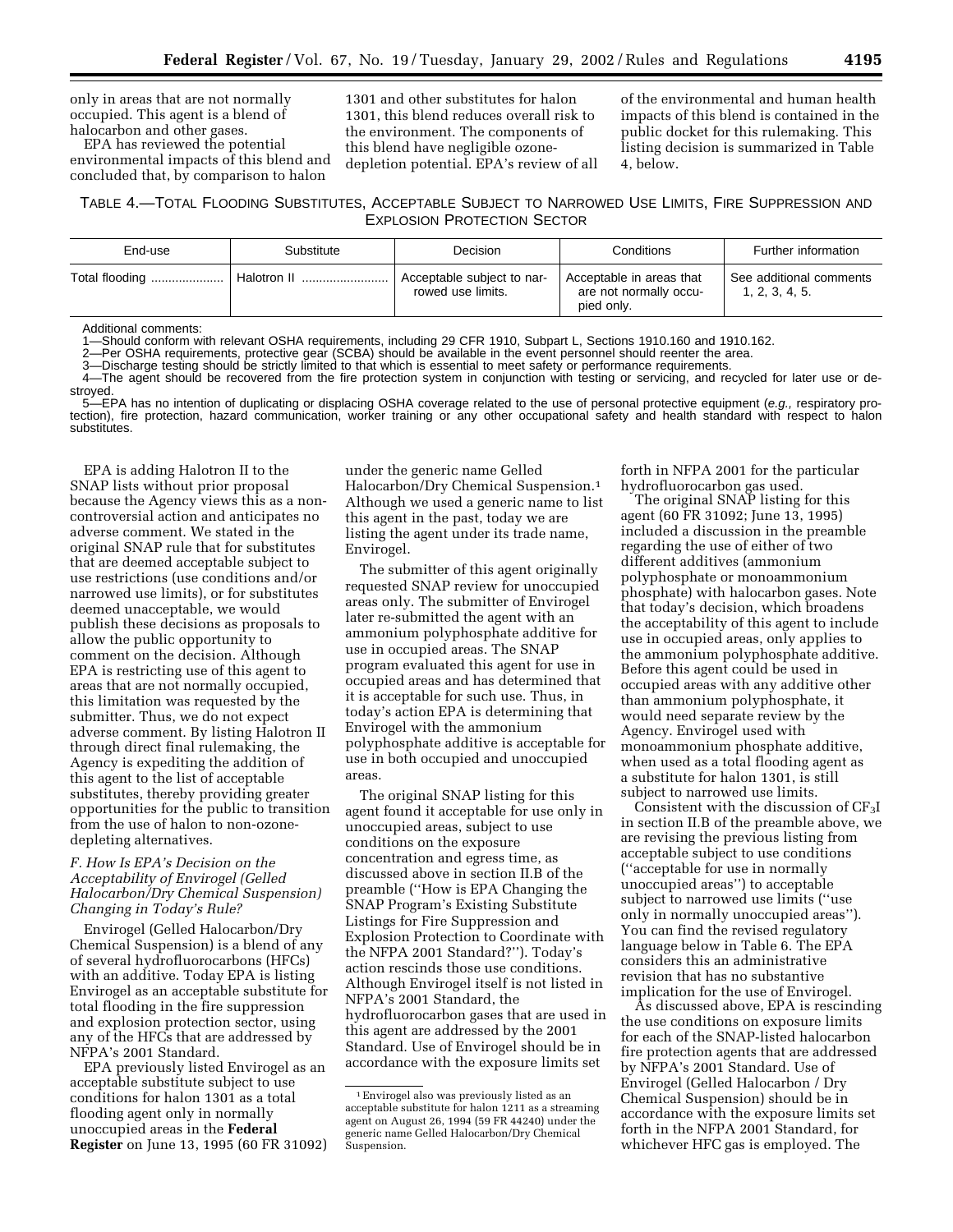listing decisions for Envirogel are summarized in Tables 5 and 6, below.

#### TABLE 5.—ACCEPTABLE TOTAL FLOODING SUBSTITUTES, FIRE SUPPRESSION AND EXPLOSION PROTECTION SECTOR

| End-use        | Substitute                                         | Decision   | Comments                                                                                                                                                                                                                                                                                                                                                                                                                                                                                                     |
|----------------|----------------------------------------------------|------------|--------------------------------------------------------------------------------------------------------------------------------------------------------------------------------------------------------------------------------------------------------------------------------------------------------------------------------------------------------------------------------------------------------------------------------------------------------------------------------------------------------------|
| Total flooding | Envirogel with ammonium<br>polyphosphate additive. | Acceptable | Use of this agent should be in accordance with the safety quide-<br>lines in the latest additive edition of the NFPA 2001 Standard<br>for Clean Agent Fire Extinguishing Systems, for whichever<br>hydrofluorocarbon gas is employed.<br>Envirogel is listed as a streaming substitute under the generic<br>name Gelled Halocarbon/Dry Chemical Suspension. Envirogel<br>was also previously listed as a total flooding substitute under<br>the same generic name.<br>See additional comments 1, 2, 3, 4, 5. |

Additional comments:

1—Should conform with relevant OSHA requirements, including 29 CFR 1910, Subpart L, Sections 1910.160 and 1910.162.<br>2—Per OSHA requirements, protective gear (SCBA) should be available in the event personnel should reenter

2—Per OSHA requirements, protective gear (SCBA) should be available in the event personnel should reenter the area.

3—Discharge testing should be strictly limited to that which is essential to meet safety or performance requirements.<br>4—The agent should be recovered from the fire protection system in conjunction with testing ar conjicing

4—The agent should be recovered from the fire protection system in conjunction with testing or servicing, and recycled for later use or destroyed.

5—EPA has no intention of duplicating or displacing OSHA coverage related to the use of personal protective equipment (e.g., respiratory protection), fire protection, hazard communication, worker training or any other occupational safety and health standard with respect to halon substitutes.

# TABLE 6.—TOTAL FLOODING SUBSTITUTES, ACCEPTABLE SUBJECT TO NARROWED USE LIMITS, FIRE SUPPRESSION AND EXPLOSION PROTECTION SECTOR

| End-use        | Substitute                                                                | Decision                                      | Conditions                                | Comments                                                                                                                                                                                                                                                                                                                                                                                                                                                                                                  |
|----------------|---------------------------------------------------------------------------|-----------------------------------------------|-------------------------------------------|-----------------------------------------------------------------------------------------------------------------------------------------------------------------------------------------------------------------------------------------------------------------------------------------------------------------------------------------------------------------------------------------------------------------------------------------------------------------------------------------------------------|
| Total flooding | Envirogel with any ad-<br>ditive other than<br>ammonium<br>polyphosphate. | Acceptable subject to<br>narrowed use limits. | Use only in normally<br>unoccupied areas. | Use of this agent should be in accordance with the<br>safety quidelines in the latest edition of the NFPA<br>2001 Standard for Clean Agent Fire Extinguishing<br>Systems, for whichever hydrofluorocarbon gas is<br>employed.<br>Envirogel is listed as a streaming substitute under the<br>generic name Gelled Halocarbon/Dry Chemical Sus-<br>pension. Envirogel was also previously listed as a<br>total flooding substitute under the same generic<br>name.<br>See additional comments 1, 2, 3, 4, 5. |

Additional comments:

1—Should conform with relevant OSHA requirements, including 29 CFR 1910, Subpart L, Sections 1910.160 and 1910.162.

2—Per OSHA requirements, protective gear (SCBA) should be available in the event personnel should reenter the area.<br>3—Discharge testing should be strictly limited to that which is essential to meet safety or performance re

3—Discharge testing should be strictly limited to that which is essential to meet safety or performance requirements.

4—The agent should be recovered from the fire protection system in conjunction with testing or servicing, and recycled for later use or destroyed.

5—EPA has no intention of duplicating or displacing OSHA coverage related to the use of personal protective equipment (e.g., respiratory protection), fire protection, hazard communication, worker training or any other occupational safety and health standard with respect to halon substitutes.

Envirogel (Gelled Halocarbon/Dry Chemical Suspension) has already been listed as an acceptable substitute under SNAP for total flooding applications. In today's decision, EPA does not impose any additional restrictions on the use of this agent, but rather is broadening the scope of its use as a substitute by finding Envirogel with ammonium polyphosphate additive to be acceptable as a substitute for halon 1301 for use as a total flooding agent in occupied areas. Thus, we do not expect adverse comment and EPA is giving notice today of our decision to broaden the scope of the existing SNAP listing for Envirogel without prior proposal.

#### *G. How Will Today's SNAP Listings Fit in With Previous SNAP Listings in the Code of Federal Regulations?*

Today's action revises many of the existing SNAP listings for total flooding halon substitutes. EPA is taking this opportunity to explain how today's listings will fit into the existing SNAP listings in the CFR, to avoid any confusion that might arise when comparing today's listings with previous SNAP listings.

The SNAP program has historically published listing decisions in separate tables depending on decision category. That is, separate tables have been published for substitutes that are deemed acceptable with no restrictions, for substitutes deemed acceptable subject to use conditions, for substitutes

deemed acceptable subject to narrowed use limits, and for unacceptable substitutes. For substitutes that are subject to both use conditions and narrowed use limits (*i.e.,* HFC–236fa,  $C_3F_8$  and  $C_4F_{10}$ ), the SNAP program has historically included such substitutes in two separate tables (that is, in a table of substitutes subject to use conditions as well as in a table of substitutes subject to narrowed use limits).

When the original regulation implementing the SNAP program was published in March 1994, EPA also published the initial lists of substitutes (59 FR 13044). In that rulemaking, substitutes deemed acceptable subject to use restrictions (use conditions or narrowed use limits) or unacceptable were published in an appendix to the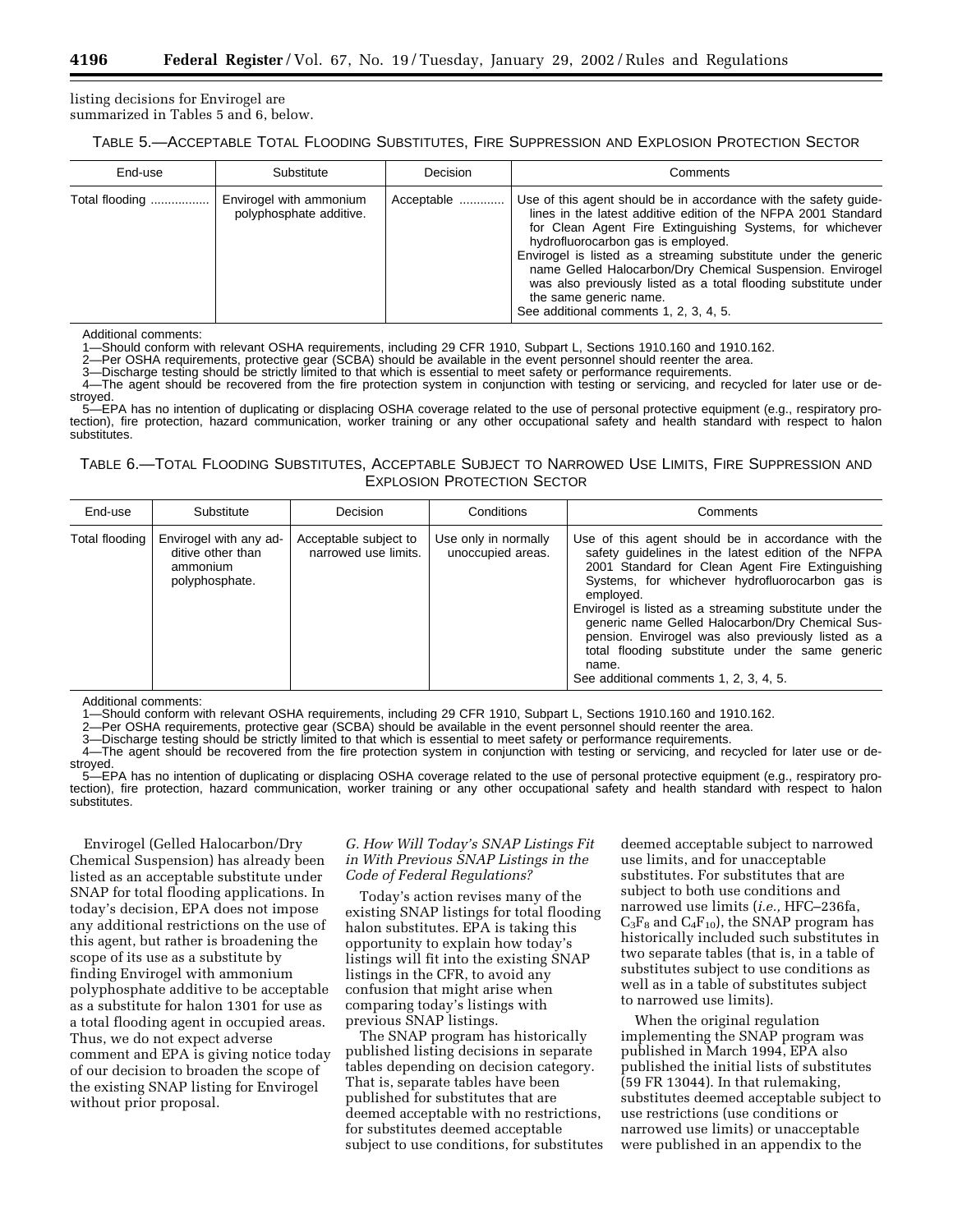regulation itself, and are therefore codified into the Code of Federal Regulations (CFR) as appendices to Subpart G of 40 CFR part 82. By contrast, substitutes that were deemed acceptable with no restrictions were only listed within the language of the preamble to the rule. Preamble language does not become codified in the CFR, and thus listings of substitutes that were deemed acceptable with no restrictions were not codified in the CFR. However, you can find lists of acceptable substitutes on the SNAP program web site or you may obtain a copy from EPA's Stratospheric Protection Hotline, as described below in the section I. C., ''Where Can I Get Additional Information about the SNAP Program? ''

Subsequent SNAP listing decisions have been published in the same manner. That is, acceptable substitutes with no restrictions have continued to be listed only in preamble language (and thus not codified in the CFR), while substitutes in all other decision categories have continued to be published as additional appendices to the SNAP regulation (and 40 CFR part 82 subpart G has been amended to include these additional appendices). Each time a SNAP rulemaking has been published that would add substitutes to the lists of acceptable substitutes with restrictions or unacceptable substitutes, additional appendices have simply been added at the end of the existing appendices in Subpart G. Note that even in cases where a new listing modifies a previous listing, the new listings have simply been appended to the existing appendices in Subpart G without removal of previous listings. Thus, users generally should look to the latest appendices found in Subpart G to be sure that they are aware of the most current SNAP requirements for a particular substitute.

By rescinding the use conditions for previously listed halocarbon and inert gas agents today, many agents that had previously been listed in Subpart G as acceptable, subject to use conditions, now fall into the category of acceptable without restrictions. In keeping with the manner in which SNAP listing decisions have historically been published, we summarized these substitutes within this preamble (see Table 1, above). Under past practice, these listings would not become part of the regulations at 40 CFR part 82 subpart G because they merely present acceptable substitutes and do not impose any restrictions. Similarly, in today's rule we are removing from the Code of Federal Regulations those substitutes for halon 1301 that previously were subject to use

conditions for use as total flooding agents and now are acceptable without restriction. These are the halocarbons or inert gases that are listed in the NFPA 2001 standard. As a result, for appendices A, C, H and I, we are removing the entire table for substitutes for halons for use as total flooding agents subject to use conditions. For appendix B, we are revising the table for total flooding agents subject to use conditions so that it will only include those total flooding agents that are neither halocarbons nor inert gases.

Envirogel (Gelled Halocarbon/Dry Chemical Suspension) was previously listed in appendix B of subpart G as an acceptable substitute subject to use conditions for use as a total flooding agent. That listing is now being deleted from appendix B. Today we are listing Envirogel with the ammonium polyphosphate additive as an acceptable substitute for halon 1301 as a total flooding agent. Because this listing does not require use conditions or narrowed use limits, it will not appear in the regulatory language at the end of this action and will not appear in the Code of Federal Regulations. We are also issuing a new listing for Envirogel with any additive other than ammonium polyphosphate as an acceptable substitute subject to narrowed use limits for use as a total flooding agent. This listing will appear in the new appendix J to Subpart G in the regulatory language at the end of this action and in the Code of Federal Regulations.

Three of the halocarbon substitutes for which the use conditions have been rescinded today (HFC–236fa,  $C_3F_8$  and  $\rm{C_4F_{10}}$  were previously listed as acceptable subject to both use conditions and narrowed use limits. Although no longer subject to use conditions, these three substitutes still fall into the category of acceptable subject to narrowed use limits (summarized in Table 2, above). The previous listings for these agents will still appear in appendix H of Subpart G, with revisions to delete the use conditions and to refer to the NFPA 2001 standard, while earlier, outdated decisions for  $C_4F_{10}$  from Appendix A and for  $C_3F_8$  from appendix B will be removed. The narrowed use limits for these three agents include a requirement for a demonstration that other alternatives are not technically feasible. Part of that demonstration references ''applicable use conditions.'' Those use conditions for exposure limits and egress times are being rescinded in today's rule and replaced with a recommendation to observe the guidelines in the NFPA 2001 Standard. Therefore, in our listings in today's rule,

we are changing the second part of the conditions to refer to ''safety guidelines in the latest edition of the NFPA 2001 Standard for Clean Agent Fire Extinguishing Systems,'' rather than referring to ''applicable use conditions.''

In summary, we are making the following changes in regulatory text:

• Deleting the existing tables for total flooding agents that are acceptable subject to use conditions in appendices A, C, H and I.

• Deleting the existing tables for total flooding agents that are acceptable subject to narrowed use limits in appendix A.

• Revising the existing table for total flooding agents that are acceptable subject to use conditions in appendix B.

• Revising existing tables for total flooding agents that are acceptable subject to narrowed use limits in appendices B and H.

• Adding a new appendix J with tables for total flooding agents that are acceptable subject to narrowed use limits and for unacceptable total flooding agents.

#### **III. Administrative Requirements**

# *A. Unfunded Mandates Reform Act*

Title II of the Unfunded Mandates Reform Act of 1995 (UMRA), Public Law 104–4, establishes requirements for Federal agencies to assess the effects of their regulatory actions on State, local, and tribal governments and the private sector.

Under section 202 of the UMRA, EPA generally must prepare a written statement, including a cost-benefit analysis, for proposed and final rules with ''Federal mandates'' that may result in expenditures by State, local, and tribal governments, in the aggregate, or by the private sector, of \$100 million or more in any one year. Before promulgating an EPA rule for which a written statement is needed, section 205 of the UMRA generally requires EPA to identify and consider a reasonable number of regulatory alternatives and adopt the least costly, most costeffective or least burdensome alternative that achieves the objectives of the rule. The provisions of section 205 do not apply when they are inconsistent with applicable law. Moreover, section 205 allows EPA to adopt an alternative other than the least costly, most cost-effective or least burdensome alternative if the Administrator publishes with the final rule an explanation why that alternative was not adopted. Section 204 of the UMRA requires the Agency to develop a process to allow elected state, local, and tribal government officials to provide input in the development of any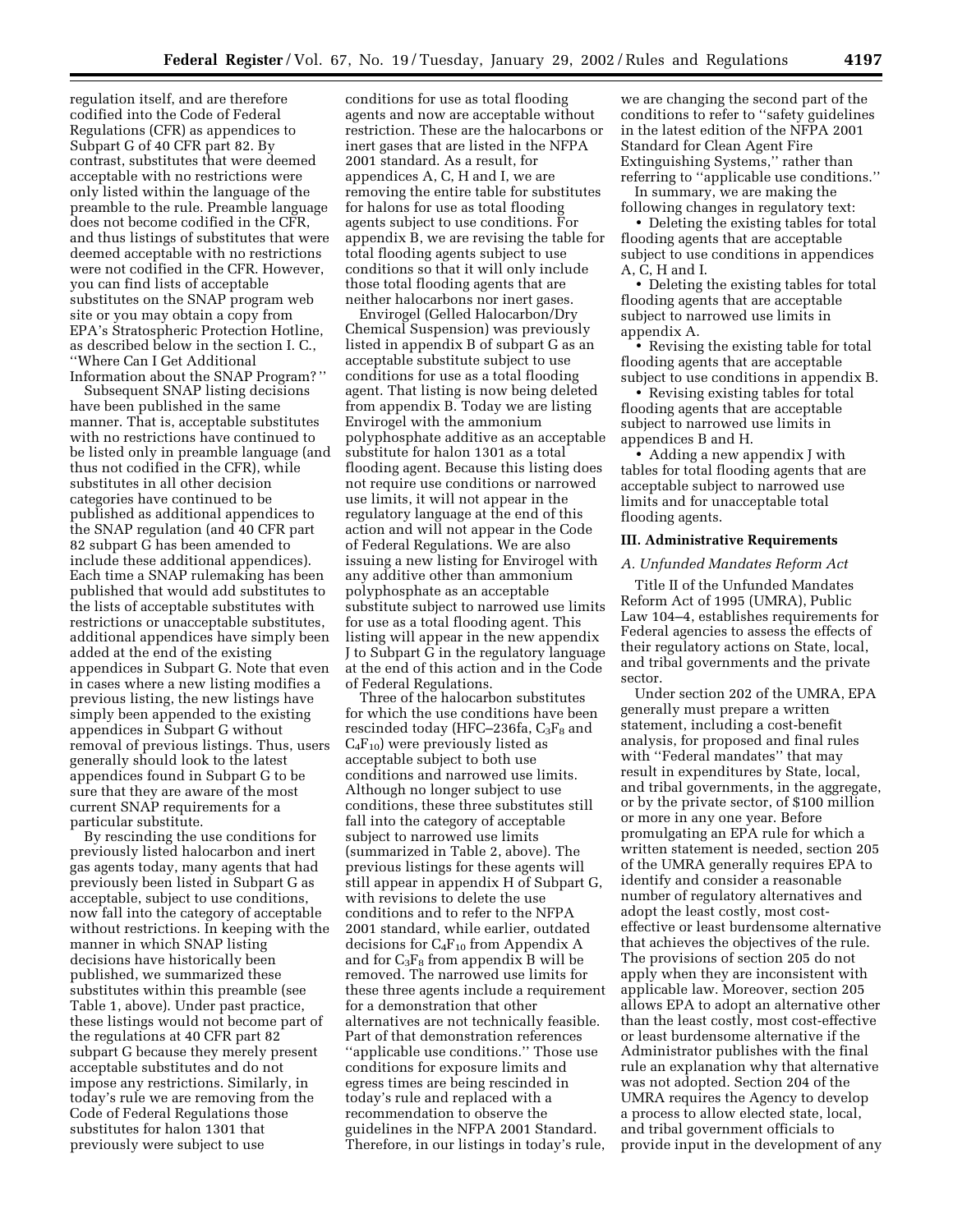proposal containing a significant Federal intergovernmental mandate.

Before EPA establishes any regulatory requirements that may significantly or uniquely affect small governments, including tribal governments, it must have developed under section 203 of the UMRA a small government agency plan. The plan must provide for notifying potentially affected small governments, enabling officials of affected small governments to have meaningful and timely input in the development of EPA regulatory proposals with significant Federal intergovernmental mandates, and informing, educating, and advising small governments on compliance with the regulatory requirements.

Today's rule contains no Federal mandates (under the regulatory provisions of Title II of the UMRA) for State, local, or tribal governments or the private sector. Because this rule imposes no enforceable duty on any State, local or tribal government it is not subject to the requirements of sections 202 and 205 of the UMRA. EPA has also determined that this rule contains no regulatory requirements that might significantly or uniquely affect small governments; therefore, EPA is not required to develop a plan with regard to small governments under section 203. Finally, because this rule does not contain a significant intergovernmental mandate, the Agency is not required to develop a process to obtain input from elected state, local, and tribal officials under section 204.

#### *B. Executive Order 12866*

Under Executive Order 12866 (58 FR 51735, October 4, 1993), the Agency must determine whether this regulatory action is significant and therefore subject to OMB review and the requirements of the Executive Order. The Order defines significant regulatory action as one that is likely to result in a rule that may:

(1) Have an annual effect on the economy of \$100 million or more, or adversely affect in a material way the economy, a sector of the economy, productivity, competition, jobs, the environment, public health or safety, or State, local, or tribal governments or communities;

(2) Create a serious inconsistency or otherwise interfere with an action taken or planned by another agency;

(3) Materially alter the budgetary impact of entitlement, grants, user fees, or loan programs or the rights and obligations of recipients thereof; or

(4) Raise novel legal or policy issues arising out of legal mandates, the President's priorities, or the principles set forth in the Executive Order.

Pursuant to the terms of Executive Order 12866, OMB notified EPA that it considers this a ''significant regulatory action'' within the meaning of the Executive Order and EPA submitted this action to OMB for review. Changes made in response to OMB suggestions or recommendations will be documented in the public record.

#### *C. Paperwork Reduction Act*

EPA has determined that this final rule contains no information requirements subject to the Paperwork Reduction Act, 44 U.S.C. 3501 *et seq.*, that are not already approved by the Office of Management and Budget (OMB). OMB has reviewed and approved two Information Collection Requests (ICRs) by EPA which are described in the March 18, 1994 rulemaking (59 FR 13044, at 13121, 13146–13147) and in the October 16, 1996 rulemaking (61 FR 54030, at 54038–54039). These ICRs included five types of respondent reporting and record-keeping activities pursuant to SNAP regulations: submission of a SNAP petition, filing a SNAP/TSCA Addendum, notification for test marketing activity, record-keeping for substitutes acceptable subject to narrowed use limits, and record-keeping for small volume uses. The OMB Control Numbers are 2060–0226 and 2060–0350.

Burden means the total time, effort, or financial resources expended by persons to generate, maintain, retain, or disclose or provide information to or for a Federal agency. This includes the time needed to review instructions; develop, acquire, install, and utilize technology and systems for the purposes of collecting, validating, and verifying information, processing and maintaining information, and disclosing and providing information; adjust the existing ways to comply with any previously applicable instructions and requirements; train personnel to be able to respond to a collection of information; search data sources; complete and review the collection of information; and transmit or otherwise disclose the information.

An Agency may not conduct or sponsor, and a person is not required to respond to, a collection of information unless it displays a currently valid OMB control number. The OMB control numbers for EPA's regulations are listed in 40 CFR part 9 and 48 CFR Chapter 15.

#### *D. Executive Order 13175: Consultation and Coordination With Indian Tribal Governments*

Executive Order 13175, entitled ''Consultation and Coordination with Indian Tribal Governments'' (65 FR 67249, November 6, 2000), requires EPA to develop an accountable process to ensure ''meaningful and timely input by tribal officials in the development of regulatory policies that have tribal implications.'' ''Policies that have tribal implications'' is defined in the Executive Order to include regulations that have ''substantial direct effects on one or more Indian tribes, on the relationship between the Federal government and the Indian tribes, or on the distribution of power and responsibilities between the Federal government and Indian tribes.''

This direct final rule does not have tribal implications. It will not have substantial direct effects on tribal governments, on the relationship between the Federal government and Indian tribes, or on the distribution of power and responsibilities between the Federal government and Indian tribes, as specified in Executive Order 13175. This direct final rule will remove regulatory restrictions on the use of certain fire suppressants and replace them with a recommendation to use industry standards. These standards are typically already required by state or local fire codes, and this rule does not require tribal governments to change their regulations. Thus, Executive Order 13175 does not apply to this rule.

#### *E. Regulatory Flexibility Analysis*

EPA has determined that it is not necessary to prepare a regulatory flexibility analysis in connection with this final rule. EPA has also determined that this rule will not have a significant economic impact on a substantial number of small entities. For purposes of assessing the impact of today's rule on small entities, small entities are defined as (1) a small business that produces or uses fire suppressants as total flooding agents with 500 or fewer employees or total annual receipts of \$5 million or less; (2) a small governmental jurisdiction that is a government of a city, county, town, school district or special district with a population of less than 50,000; and (3) a small organization that is any not-for-profit enterprise which is independently owned and operated and is not dominant in its field.

After considering the economic impacts of today's final rule on small entities, EPA has concluded that this action will not have a significant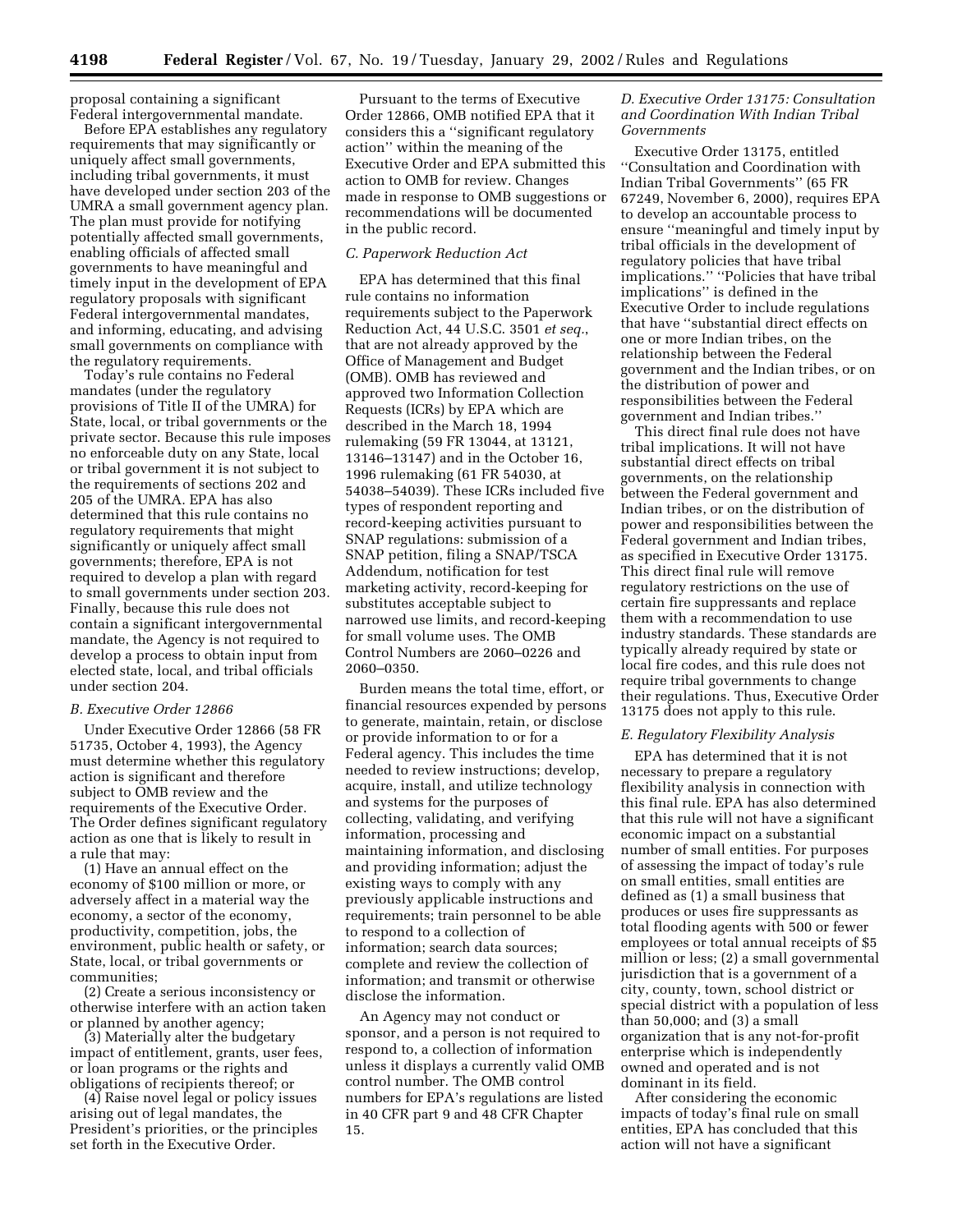economic impact on a substantial number of small entities. Primarily, the rule removes regulatory restrictions on the use of most fire-suppressants used as total flooding agents and, instead, defers to the voluntary consensus standards set by the National Fire Protection Association. Thus, users of these substitutes are being relieved of regulatory constraints. For this action, EPA is also changing the listing of a substitute from acceptable subject to use conditions to unacceptable. This agent, HBFC–22B1, was phased out of production more than five years ago, except for a few essential uses. Later, the manufacturer withdrew it from the market because of its toxicity. Because this agent is generally unavailable and because of the potential liability associated with its toxic effects, EPA believes it is extremely unlikely that anyone is currently using this agent. We expect that listing this agent as an unacceptable substitute will have no significant impact on a substantial number of small entities. With respect to EPA's decision on Halotron II, EPA is finding it acceptable for all uses requested by the manufacturer. Moreover, the manufacturer of the new fire suppressant, Halotron II, has not yet sold it, so today's action does not affect, in any way, current usage. For Envirogel, today's action removes the use conditions and narrowed use limit on Envirogel with one additive, while maintaining the existing narrowed use limit on Envirogel used with all other additives. Thus, EPA is removing several regulatory constraints on the current ability of any entity, including small entities, to use this substitute. In addition, today's rule prevents potential conflicts between EPA regulations and existing state, local and tribal fire code requirements that incorporate NFPA standards by referring to standards of the NFPA.

Although this final rule will not have a significant economic impact on a substantial number of small entities, EPA nonetheless has tried to reduce the impact of this rule on small entities. By introducing new substitutes and removing regulatory restrictions on a number of acceptable substitutes, today's rule gives additional flexibility to small entities that are concerned with fire suppression. EPA also has worked closely together with the National Fire Protection Association, which conducts regular outreach with, and involves small state, local, and tribal governments in developing and implementing relevant fire protection standards and codes.

#### *F. Applicability of Executive Order 13045: Protection of Children From Environmental Health Risks and Safety Risks*

Executive Order 13045: ''Protection of Children from Environmental Health Risks and Safety Risks'' (62 FR 19885, April 23, 1997) applies to any rule that: (1) Is determined to be ''economically significant'' as defined under Executive Order 12866, and (2) concerns an environmental health or safety risk that EPA has reason to believe may have a disproportionate effect on children. If the regulatory action meets both criteria, the Agency must evaluate the environmental health or safety effects of the planned rule on children, and explain why the planned regulation is preferable to other potentially effective and reasonably feasible alternatives considered by the Agency.

This final rule is not subject to the Executive Order because it is not economically significant as defined in Executive Order 12866, and because the Agency does not have reason to believe the environmental health or safety risks addressed by this action present a disproportionate risk to children. The acceptability listings and the removal of use conditions on the use of halocarbon and inert gas fire suppressants in this final rule primarily apply to the workplace, and thus, do not put children at risk disproportionately. The Agency finds HCFC–22B1 unacceptable in today's action. This agent is a fetal toxin, and thus, could be considered to put children at risk disproportionately. However, because this agent is generally unavailable and because of the potential liability associated with its toxic effects, EPA believes it is extremely unlikely that anyone is currently using this agent. Therefore, our action on this chemical is not likely to change the risk to children. This rule is not subject to Executive Order 13045 because it is not economically significant as defined in Executive Order 12866 and because the Agency does not have reason to believe the environmental health or safety risks addressed by this action present a disproportionate risk to children.

#### *G. National Technology Transfer and Advancement Act*

Section 12(d) of the National Technology Transfer and Advancement Act of 1995 (''NTTAA''), Public Law No. 104–113, section 12(d) (15 U.S.C. 272 note) directs EPA to use voluntary consensus standards in regulatory activities unless to do so would be inconsistent with applicable law or otherwise impractical. Voluntary consensus standards are technical

standards (e.g., materials specifications, test methods, sampling procedures, and business practices) that are developed or adopted by voluntary consensus standards bodies. The NTTAA directs EPA to provide Congress, through OMB, explanations when the Agency decides not to use available and applicable voluntary consensus standards.

This rulemaking involves technical standards. EPA has decided to use the NFPA 2001 Standard on Clean Agent Fire Extinguishing Systems, 2000 edition, a voluntary consensus standard developed by the National Fire Protection Association (NFPA). You can obtain copies of this standard by calling the NFPA's telephone number for ordering publications at 1–800–344– 3555 and requesting order number S3– 2003–00. The NFPA 2001 standard meets the objectives of the rule by setting scientifically-based guidelines for exposure to halocarbon and inert gas agents used to extinguish fires. In addition, EPA has worked in consultation with OSHA to encourage development of technical standards to be adopted by voluntary consensus standards bodies.

# *H. Executive Order 13132 (Federalism)*

Executive Order 13132, entitled ''Federalism'' (64 FR 43255, August 10, 1999), requires EPA to develop an accountable process to ensure ''meaningful and timely input by State and local officials in the development of regulatory policies that have federalism implications.'' ''Policies that have federalism implications'' is defined in the Executive Order to include regulations that have ''substantial direct effects on the States, on the relationship between the national government and the States, or on the distribution of power and responsibilities among the various levels of government.''

This direct final rule does not have federalism implications. It will not have substantial direct effects on the States, on the relationship between the national government and the States, or on the distribution of power and responsibilities among the various levels of government, as specified in Executive Order 13132. This final rule will remove regulatory restrictions on the use of certain fire suppressants and replace them with a recommendation to use industry standards. These standards are typically already required by state or local fire codes, and this rule does not require state, local, or tribal governments to change their regulations. Thus, Executive Order 13132 does not apply to this rule.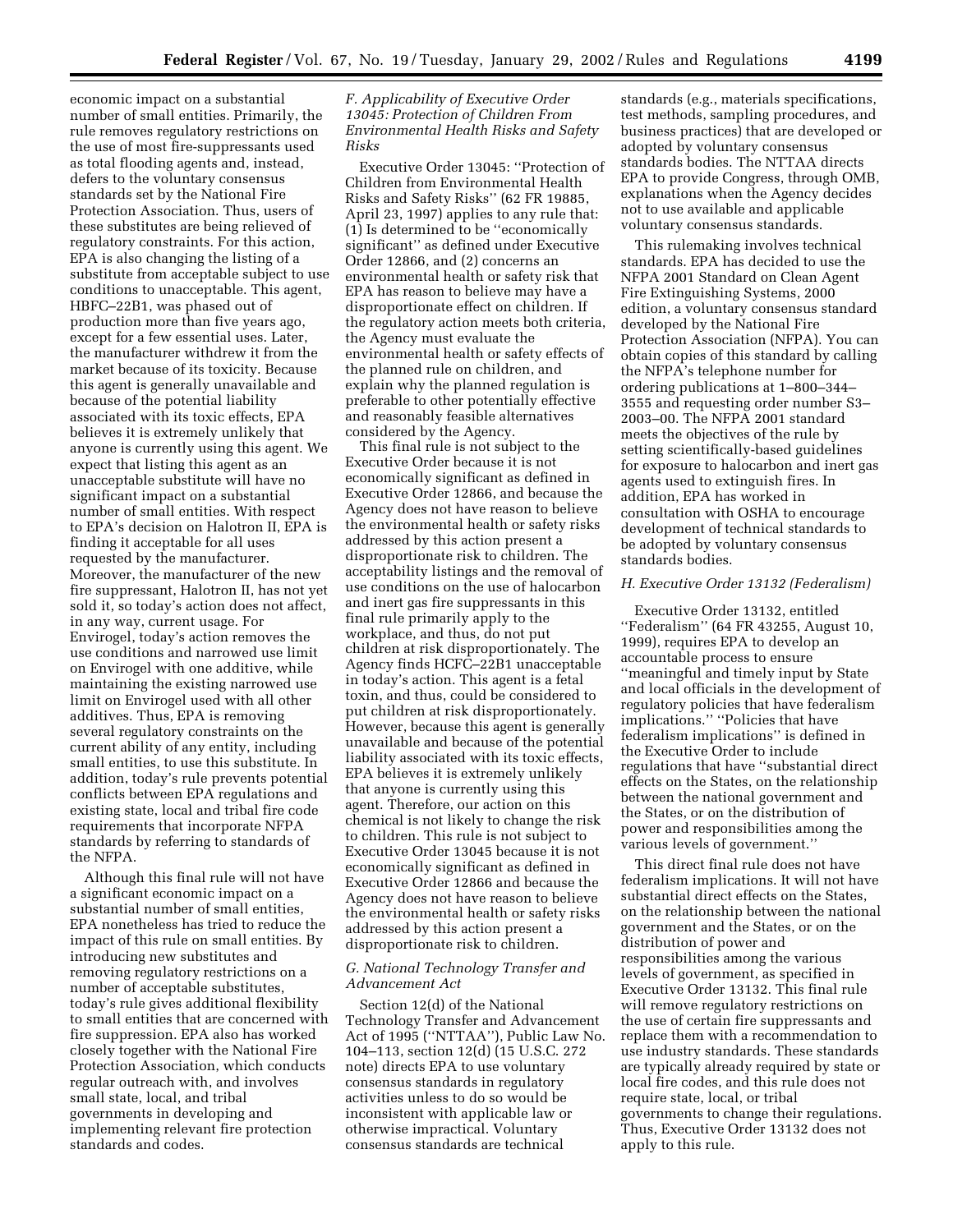#### *I. Judicial Review*

Under section 307(b)(1) of the Act, EPA finds that these regulations are of national applicability. Accordingly, judicial review of the action is available only by the filing of a petition for review in the United States Court of Appeals for the District of Columbia Circuit within sixty days of publication of the action in the **Federal Register**. Under section 307(b)(2), the requirements of this rule may not be challenged later in the judicial proceedings brought to enforce those requirements.

#### *J. Executive Order 13211 (Energy Effects)*

This rule is not a ''significant energy action'' as defined in Executive Order 13211, ''Actions Concerning Regulations That Significantly Affect Energy Supply, Distribution, or Use'' (66 FR 28355 (May 22, 2001)) because it is not likely to have a significant adverse effect on the supply, distribution, or use of energy. Primarily, the rule removes regulatory restrictions on the use of most firesuppressants used as total flooding agents and, instead, defers to a voluntary consensus standard. Thus, users of these substitutes are being relieved of regulatory constraints. In addition, the rule allows wider use of substitutes, providing greater flexibility for industry. For the one substitute not acceptable, EPA believes it is unlikely that anyone is currently using this agent because this agent is generally unavailable and because of the potential liability associated with its toxic effects. Further, we have concluded that this rule is not likely to have any adverse energy effects.

#### *K. Submittal to Congress and General Accounting Office*

The Congressional Review Act (CRA), 5 U.S.C. 801 *et seq.*, as added by the

Small Business Regulatory Enforcement Fairness Act of 1996, generally provides that before a rule may take effect, the agency promulgating the rule must submit a rule report, which includes a copy of the rule, to each House of the Congress and to the Comptroller General of the United States. EPA will submit a report containing this rule and other required information to the U.S. Senate, the U.S. House of Representatives, and the Comptroller General of the United States prior to publication of the rule in the **Federal Register**. A major rule cannot take effect until 60 days after it is published in the **Federal Register**. This action is not a ''major rule'' as defined by 5 U.S.C. 804(2). This rule will be effective on April 1, 2002.

# **List of Subjects in 40 CFR Part 82**

Environmental protection, Administrative practice and procedure, Air pollution control, Reporting and recordkeeping requirements.

Dated: January 15, 2002. **Christine Todd Whitman,** *Administrator.*

For the reasons set out in the preamble, 40 CFR part 82 is amended as follows:

#### **PART 82—PROTECTION OF STRATOSPHERIC OZONE**

1. The authority citation for part 82 continues to read as follows:

**Authority:** 42 U.S.C. 7414, 7601, 7671– 7671q.

#### **Subpart G—Significant New Alternatives Policy Program**

2. Appendix A to Subpart G of part 82 is amended by:

a. Removing the heading and table for ''Fire Suppression and Explosion Protection Total Flooding Agents,

Substitutes Acceptable Subject To Use Conditions.''

b. Removing the heading and table for ''Fire Suppression and Explosion Protection Total Flooding Agents, Substitutes Acceptable Subject To Narrowed Use Limits.''

3. Appendix B of Subpart G of part 82 is amended by:

a. Amending the table entitled ''Fire Suppression and Explosion Protection— Acceptable Subjects to Use Conditions: Total Flooding Agents'' by removing the entries "C3H8", "CF3I" and "Gelled Halocarbon/Dry Chemical Suspension'.

b. Adding a sentence to the end of footnote 1 to the table entitled ''Fire Suppression and Explosion Protection— Acceptable Subjects to Use Conditions: Total Flooding Agents''.

c. Revising the table entitled ''Fire Suppression And Explosion Protection-Acceptable Subject to Narrowed Use Limits: Total Flooding Agents''.

The revisions read as follows:

# **Appendix B to Subpart G of Part 82— Substitutes Subject to Use Restrictions and Unacceptable Substitutes**

\* \* \* \* \*

\* \* \* \* \*

**Fire Suppression and Explosion Protection—Acceptable Subjects to Use Conditions: Total Flooding Agents**

\* \* \* \* \* 1 \* \* \* You should use clean agents in accordance with the safety guidelines in the latest edition of the NFPA 2001 Standard for Clean Agent Fire Extinguishing Systems.

**Fire Suppression and Explosion Protection—Acceptable Subject to Narrowed Use Limits: Total Flooding Agents**

| End-use        | Substitute                       | <b>Decision</b>                                       | Conditions                                                                                               | Further information                                                                                                                                                                                                                                                                                                                                                                                                                                                               |
|----------------|----------------------------------|-------------------------------------------------------|----------------------------------------------------------------------------------------------------------|-----------------------------------------------------------------------------------------------------------------------------------------------------------------------------------------------------------------------------------------------------------------------------------------------------------------------------------------------------------------------------------------------------------------------------------------------------------------------------------|
| Total flooding | Sulfurhexafluoride<br>$(SF_6)$ . | Acceptable subject to<br>narrowed use in lim-<br>its. | May be used as a dis-<br>charge test agent in<br>military uses and in<br>civilian aircraft uses<br>only. | This agent has an atmospheric lifetime greater than<br>1,000 years, with an estimated 100-year, 500-year,<br>and 1,000-year GWP of 16,100, 26,110 and 32,803<br>respectively. Users should limit testing only to that<br>which is essential to meet safety or performance re-<br>quirements.<br>This agent is only used to test new Halon 1301 sys-<br>tems.                                                                                                                      |
| Total flooding | CF <sub>3</sub> I                | Acceptable subject to<br>narrowed use limits.         | Use only in normally<br>unoccupied areas.                                                                | See additional comments 1, 2, 3, 4, 5.<br>Use of this agent should be in accordance with the<br>safety quidelines in the latest edition of the NFPA<br>2001 Standard for Clean Agent Fire Extinguishing<br>Systems.<br>Manufacturer has not applied for listing for use in nor-<br>mally occupied areas. Preliminary cardiosensitization<br>data indicates that this agent would not be suitable<br>for use in normally occupied areas.<br>See additional comments 1, 2, 3, 4, 5. |

Additional comments: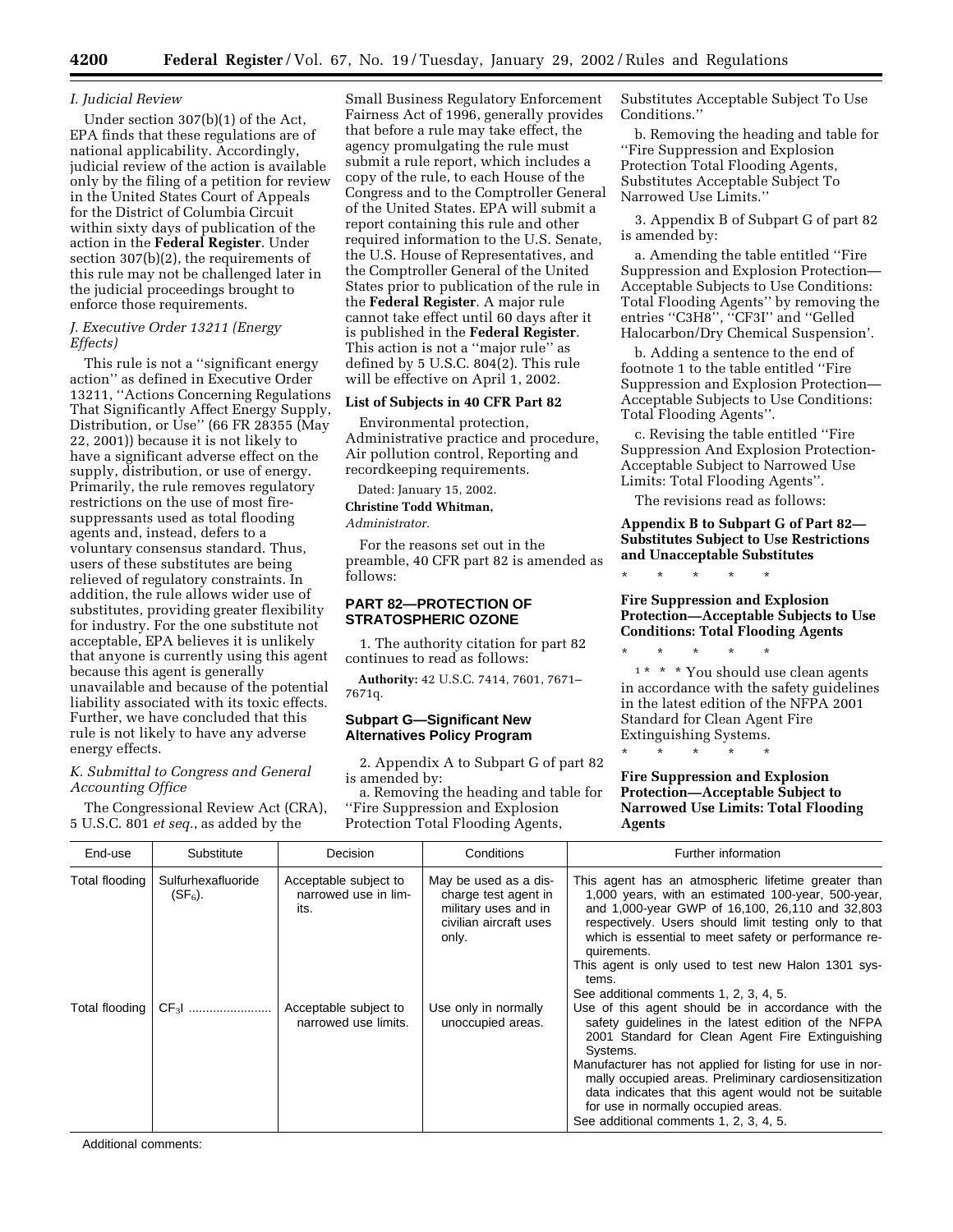1—Must conform with relevant OSHA requirements, including 29 CFR 1910, Subpart L, Sections 1910.160 and 1910.162.

2—Per OSHA requirements, protective gear (SCBA) should be available in the event personnel should reenter the area. 3—Discharge testing should be strictly limited to that which is essential to meet safety or performance requirements.

4—The agent should be recovered from the fire protection system in conjunction with testing or servicing, and recycled for later use or de-

stroyed.

5—EPA has no intention of duplicating or displacing OSHA coverage related to the use of personal protective equipment (e.g., respiratory protection), fire protection, hazard communication, worker training or any other occupational safety and health standard with respect to halon substitutes.

\* \* \* \* \*

Flooding Agents.''

4. Appendix C to Subpart G of part 82 is amended by removing the heading and table for ''Fire Suppression and Explosion Protection—Acceptable Subject to Use Conditions: Total

5. Appendix H of Subpart G of part 82 is amended by:

a. Removing the heading and table for ''Fire Suppression and Explosion

Protection—Total Flooding Agents—

Acceptable Subject to Use Conditions.'' b. Revising the table for ''Fire

Suppression and Explosion Protection

Total Flooding Agents—Acceptable Subject to Narrowed Use Limits'' to read as follows:

**Fire Suppression and Explosion Protection—Acceptable Subject to Narrowed Use Limits: Total Flooding Agents**

| End-use                 | Substitute | Decision                                      | Conditions                                                                                                                                                                                                                                                                                                                                                                                                                                                                                                                                                                                                                                                                                             | Further information                                                                                                                                                                                                                                                                                                                                                                                                                                                                                                                                                                                                                                                                                                                                                                                                                                                                                                                                                               |
|-------------------------|------------|-----------------------------------------------|--------------------------------------------------------------------------------------------------------------------------------------------------------------------------------------------------------------------------------------------------------------------------------------------------------------------------------------------------------------------------------------------------------------------------------------------------------------------------------------------------------------------------------------------------------------------------------------------------------------------------------------------------------------------------------------------------------|-----------------------------------------------------------------------------------------------------------------------------------------------------------------------------------------------------------------------------------------------------------------------------------------------------------------------------------------------------------------------------------------------------------------------------------------------------------------------------------------------------------------------------------------------------------------------------------------------------------------------------------------------------------------------------------------------------------------------------------------------------------------------------------------------------------------------------------------------------------------------------------------------------------------------------------------------------------------------------------|
| Total flooding          | HFC-236fa  | Acceptable subject to<br>narrowed use limits. | Acceptable when manufactured using<br>any process that does not convert<br>perfluoroisobutylene (PFIB) directly<br>to HFC-236fa in a single step:<br>for use in explosion suppression and<br>explosion inertion applications, and<br>for use in fire suppression applica-<br>tions where other non-PFC agents<br>or alternatives are not technically<br>feasible due to performance or<br>safety requirements:<br>(a) because of their physical or chem-<br>ical properties, or<br>(b) where human exposure to the ex-<br>tinguishing agents may result in<br>failure to meet safety guidelines in<br>the latest edition of the NFPA 2001<br>Standard for Clean Agent Fire Ex-<br>tinguishing Systems. | Use of this agent should be in ac-<br>cordance with the safety guidelines<br>in the latest edition of the NFPA<br>2001 Standard for Clean Agent Fire<br>Systems.<br>Users should observe the limitations<br>on HFC-236fa acceptability by tak-<br>ing the following measures:<br>(i) conduct an evaluation of foresee-<br>able conditions of end-use;<br>(ii) determine that the physical or<br>chemical properties, or other tech-<br>nical constraints of the other avail-<br>able agents preclude their use; and<br>(iii) determine that human exposure<br>to the other alternative extin-<br>guishing agents may result in fail-<br>ure to meet safety guidelines in the<br>latest edition of the NFPA 2001<br>Standard for Clean Agent Fire Ex-<br>tinguishing Systems.<br>Documentation of such measures<br>should be available for review upon<br>request.<br>The principal environmental char-<br>acteristic of concern for HFC-236fa<br>is its high GWP of 9400 and long |
| Total flooding $C_3F_8$ |            | Acceptable subject to                         | Acceptable for nonresidential uses                                                                                                                                                                                                                                                                                                                                                                                                                                                                                                                                                                                                                                                                     | atmospheric lifetime of 226 years.<br>Actual contributions to global warm-<br>ing depend upon the quantities<br>emitted.<br>See additional comments 1, 2, 3, 4,<br>5.<br>Use of this agent should be in ac-                                                                                                                                                                                                                                                                                                                                                                                                                                                                                                                                                                                                                                                                                                                                                                       |
|                         |            | narrowed use limits.                          | where other alternatives are not<br>technically feasible due to perform-<br>ance or safety requirements:.<br>(a) because of their physical or chem-<br>ical properties, or<br>(b) where human exposure to the ex-<br>tinguishing agents may result in<br>failure to meet safety guidelines in<br>the latest edition of the NFPA 2001<br>Standard for Clean Agent Fire Ex-<br>tinguishing Systems.                                                                                                                                                                                                                                                                                                      | cordance with the safety guidelines<br>in the latest edition of the NFPA<br>2001 Standard for Clean Agent Fire<br>Extinguishing Systems.<br>Users should observe the limitations<br>on PFC acceptability by taking the<br>following measures:<br>(i) conduct an evaluation of foresee-<br>able conditions of end-use;<br>(ii) determine that the physical or<br>chemical properties or other tech-<br>nical constraints of the other avail-<br>able agents preclude their use; and                                                                                                                                                                                                                                                                                                                                                                                                                                                                                                |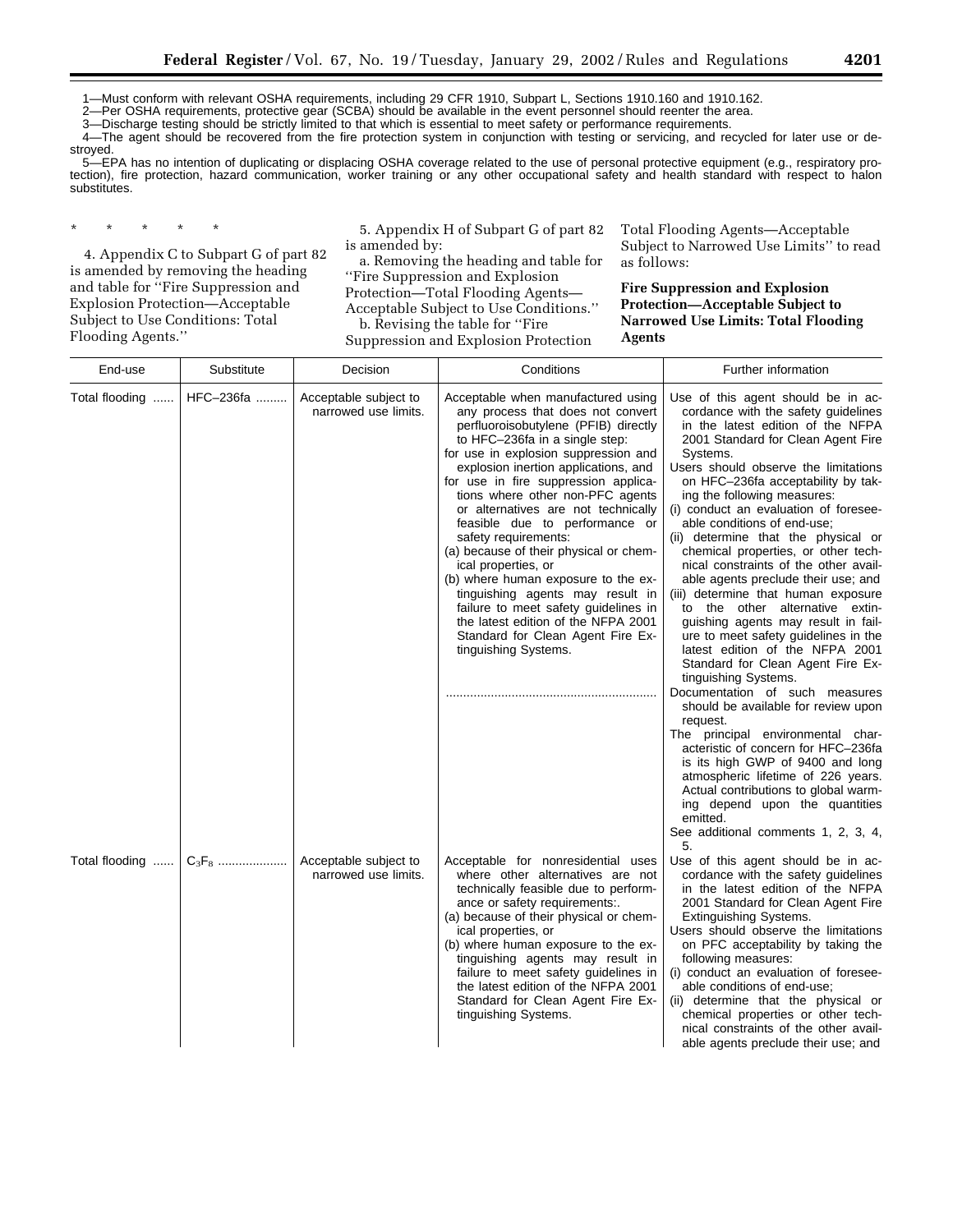| End-use                          | Substitute | Decision                                      | Conditions                                                                                                                                                                                                                                                                                                                                                                                                                            | Further information                                                                                                                                                                                                                                                                                                                                                                                                                                                                                                                                                                                                                                                                                                                                                                                                                                                                                                                                                                                                                                                                                                                                         |
|----------------------------------|------------|-----------------------------------------------|---------------------------------------------------------------------------------------------------------------------------------------------------------------------------------------------------------------------------------------------------------------------------------------------------------------------------------------------------------------------------------------------------------------------------------------|-------------------------------------------------------------------------------------------------------------------------------------------------------------------------------------------------------------------------------------------------------------------------------------------------------------------------------------------------------------------------------------------------------------------------------------------------------------------------------------------------------------------------------------------------------------------------------------------------------------------------------------------------------------------------------------------------------------------------------------------------------------------------------------------------------------------------------------------------------------------------------------------------------------------------------------------------------------------------------------------------------------------------------------------------------------------------------------------------------------------------------------------------------------|
|                                  |            |                                               |                                                                                                                                                                                                                                                                                                                                                                                                                                       | (iii) determine that human exposure<br>to the other alternative extin-<br>guishing agents may result in fail-<br>ure to meet safety guidelines in the<br>latest edition of the NFPA 2001<br>Standard for Clean Agent Fire Ex-<br>tinguishing Systems.<br>Documentation of such measures<br>should be available for review upon<br>request.<br>The principal environmental char-<br>acteristic of concern for PFCs is<br>that they have high GWPs and long<br>atmospheric lifetimes. Actual con-<br>tributions to global warming depend<br>upon the quantities of PFCs emit-<br>ted.<br>See additional comments 1, 2, 3, 4,<br>5.                                                                                                                                                                                                                                                                                                                                                                                                                                                                                                                            |
| Total flooding $\vert C_4F_{10}$ |            | Acceptable subject to<br>narrowed use limits. | Acceptable for nonresidential uses<br>where other alternatives are not<br>technically feasible due to perform-<br>ance or safety requirements:<br>(a) because of their physical or chem-<br>ical properties, or<br>(b) where human exposure to the ex-<br>tinguishing agents may result in<br>failure to meet safety guidelinesin<br>the latest edition of the NFPA 2001<br>Standard for Clean Agent Fire Ex-<br>tinguishing Systems. | Use of this agent should be in ac-<br>cordance with the safety guidelines<br>in the latest edition of the NFPA<br>2001 Standard for Clean Agent Fire<br>Extinguishing Systems.<br>Users should observe the limitations<br>on PFC acceptability by taking the<br>following measures:<br>(i) conduct an evaluation of foresee-<br>able conditions of end-use;<br>(ii) determine that the physical or<br>chemical properties or other tech-<br>nical constraints of the other avail-<br>able agents preclude their use; and<br>(iii) determine that human exposure<br>to the other alternative extin-<br>guishing agents may result in fail-<br>ure to meet safety guidelines in the<br>latest edition of the NFPA 2001<br>Standard for Clean Agent Fire Ex-<br>tinguishing Systems<br>Documentation of such measures<br>should be available for review upon<br>request.<br>The principal environmental char-<br>acteristic of concern for PFCs is<br>that they have high GWPs and long<br>atmospheric lifetimes. Actual con-<br>tributions to global warming depend<br>upon the quantities of PFCs emit-<br>ted.<br>See additional comments 1, 2, 3, 4,<br>5. |

Additional comments:

1—Should conform with relevant OSHA requirements, including 29 CFR 1910, Subpart L, Sections 1910.160 and 1910.162.

2—Per OSHA requirements, protective gear (SCBA) should be available in the event personnel should reenter the area.

3—Discharge testing should be strictly limited to that which is essential to meet safety or performance requirements.

4—The agent should be recovered from the fire protection system in conjunction with testing or servicing, and recycled for later use or destroyed.

5—EPA has no intention of duplicating or displacing OSHA coverage related to the use of personal protective equipment (e.g., respiratory protection), fire protection, hazard communication, worker training or any other occupational safety and health standard with respect to halon substitutes.

\* \* \* \* \*

6. Appendix I to Subpart G of part 82 is amended by removing the heading and table for ''Fire Suppression and

Explosion Protection—Total Flooding Agents [Substitutes Acceptable Subject to Use Conditions].''

7. Subpart G of part 82 is amended by adding Appendix J to read as follows: Appendix J to Subpart G of Part 82- Substitutes listed in the January 29, 2002 Final Rule, effective April 1, 2002.